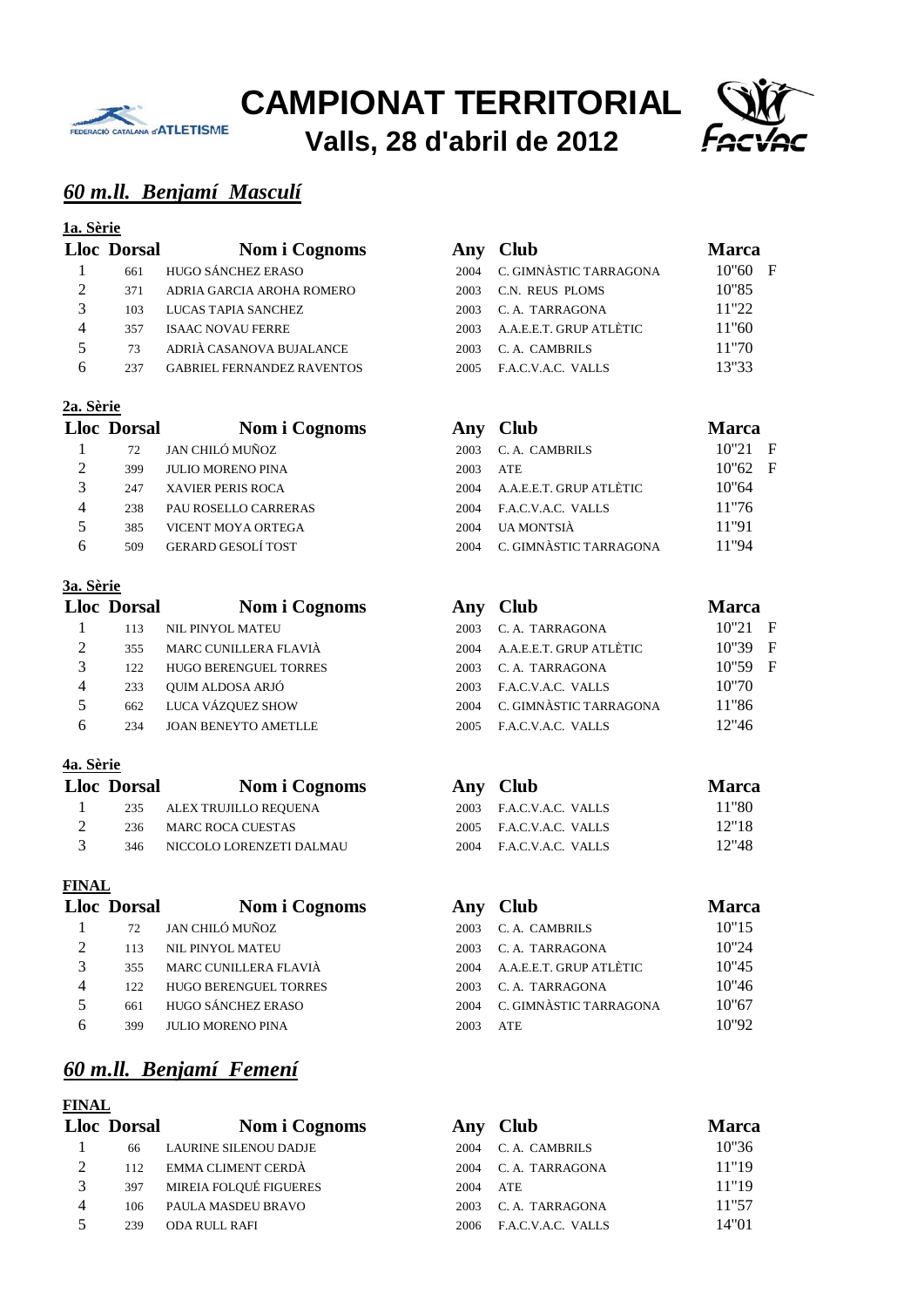



# *60 m.ll. Aleví Masculí*

#### **1a. Sèrie**

|           | <b>Lloc Dorsal</b> | Nom i Cognoms            | Any  | <b>Club</b>             | <b>Marca</b>           |
|-----------|--------------------|--------------------------|------|-------------------------|------------------------|
|           | 183                | LEWIS GUTIÉRREZ ALVARADO | 2001 | C. A. TORREDEMBARRA     | F<br>9"28              |
| 2         | 270                | ALEX CRUSET BOSCH        | 2001 | C.N. REUS PLOMS         | $\overline{F}$<br>9"32 |
| 3         | 353                | ARNAU OTEROS MARTINEZ    | 2001 | A.A.E.E.T. GRUP ATLÈTIC | 9"54                   |
| 4         | 272                | PAU MANRESA ABAD         | 2001 | C.N. REUS PLOMS         | 10"17                  |
| 5         | 231                | XAVIER MARCO MAGAN       | 2001 | F.A.C.V.A.C. VALLS      | 10"38                  |
| 6         | 126                | EDGAR JOSÉ DÍAZ          | 2002 | C. A. TARRAGONA         | 10"58                  |
| 2a. Sèrie | <b>Lloc</b> Dorsal | Nom i Cognoms            | Anv  | <b>Club</b>             | <b>Marca</b>           |
|           |                    |                          |      |                         |                        |

| 382 | EDGAR PONS ARASA          | 2001  | UA MONTSIÀ         | 9"08  | F |
|-----|---------------------------|-------|--------------------|-------|---|
| 169 | ROGER RULL RAFI           | 2001  | F.A.C.V.A.C. VALLS | 9"26  | F |
| 64  | JAN MONSERRATE CASTAÑO    | 2001  | C.A. CAMBRILS      | 9"53  | F |
| 271 | DAVID FORT DIAZ           | 2001  | C.N. REUS PLOMS    | 10"02 |   |
| 232 | JORDI ROSELLO CARRERAS    | 2002. | F.A.C.V.A.C. VALLS | 10"10 |   |
| 191 | <b>GERARD RIBÉ MANAUT</b> | 2002  | C.A. TORREDEMBARRA | 11"32 |   |

#### **3a. Sèrie**

| <b>Lloc Dorsal</b> | Nom i Cognoms            |      | Any Club                | <b>Marca</b> |
|--------------------|--------------------------|------|-------------------------|--------------|
| 396                | TONI GIMÉNEZ RIBOT       | 2001 | ATE                     | $9''48$ F    |
| 392                | ABDERRAZAK BENYAZID      | 2001 | ATE                     | 9"85         |
|                    | 116 JUAN GONZÁLEZ GARCÍA |      | 2002 C.A. TARRAGONA     | 10"13        |
| 354                | <b>MARC CORTES MIRAS</b> | 2002 | A.A.E.E.T. GRUP ATLÈTIC | 12"10        |

#### **4a. Sèrie**

| <b>Lloc Dorsal</b> | Nom i Cognoms         | Any Club           | <b>Marca</b> |
|--------------------|-----------------------|--------------------|--------------|
| 379                | EDGAR NOLLA MATEU     | 2002 UA MONTSIÀ    | 9"70         |
| 200                | BOI ESTADELLA ROS     | 2002 C.A. CAMBRILS | 9"95         |
| 62.                | RAFEL PENTINAT MACÍAS | 2002 C.A. CAMBRILS | 11''28       |

|                | <b>Lloc Dorsal</b> | Nom i Cognoms            |      | Any Club            | Marca     |
|----------------|--------------------|--------------------------|------|---------------------|-----------|
|                | 183                | LEWIS GUTIÉRREZ ALVARADO | 2001 | C. A. TORREDEMBARRA | 9"27      |
|                | 382                | <b>EDGAR PONS ARASA</b>  | 2001 | <b>UA MONTSIÀ</b>   | 9"35      |
|                | 270                | <b>ALEX CRUSET BOSCH</b> | 2001 | C.N. REUS PLOMS     | 9"47      |
| $\overline{4}$ | 396                | TONI GIMÉNEZ RIBOT       | 2001 | <b>ATE</b>          | 9"51      |
| 5              | 169                | <b>ROGER RULL RAFI</b>   | 2001 | F.A.C.V.A.C. VALLS  | 9"62      |
|                | 64                 | JAN MONSERRATE CASTAÑO   | 2001 | C. A. CAMBRILS      | <b>NP</b> |

|      | $2002$ IIA MONTSIÀ           | 9"70         |
|------|------------------------------|--------------|
|      | Any Club                     | <b>Marca</b> |
|      |                              |              |
|      | 2002 A.A.E.E.T. GRUP ATLÈTIC | 12"10        |
| 2002 | C. A. TARRAGONA              | 10"13        |
| 2001 | ATE.                         | 9"85         |

| - 19 | EDGAR NOLLA MATEU     | 2002 UA MONTSIA    | 9 IV  |
|------|-----------------------|--------------------|-------|
| 200  | BOI ESTADELLA ROS     | 2002 C.A. CAMBRILS | 9"95  |
|      | RAFEL PENTINAT MACÍAS | 2002 C.A. CAMBRILS | 11"28 |

|                | loc Dorsal | Nom i Cognoms            |      | Any Club            | <b>Marca</b> |
|----------------|------------|--------------------------|------|---------------------|--------------|
|                | 183        | LEWIS GUTIÉRREZ ALVARADO | 2001 | C. A. TORREDEMBARRA | 9"27         |
| $\overline{2}$ | 382        | <b>EDGAR PONS ARASA</b>  | 2001 | UA MONTSIÀ          | 9"35         |
| 3              | 270        | ALEX CRUSET BOSCH        | 2001 | C.N. REUS PLOMS     | 9"47         |
| 4              | 396        | TONI GIMÉNEZ RIBOT       | 2001 | <b>ATE</b>          | 9"51         |
| 5              | 169        | <b>ROGER RULL RAFI</b>   | 2001 | F.A.C.V.A.C. VALLS  | 9"62         |
|                | 64         | JAN MONSERRATE CASTAÑO   | 2001 | C. A. CAMBRILS      | <b>NP</b>    |
|                |            |                          |      |                     |              |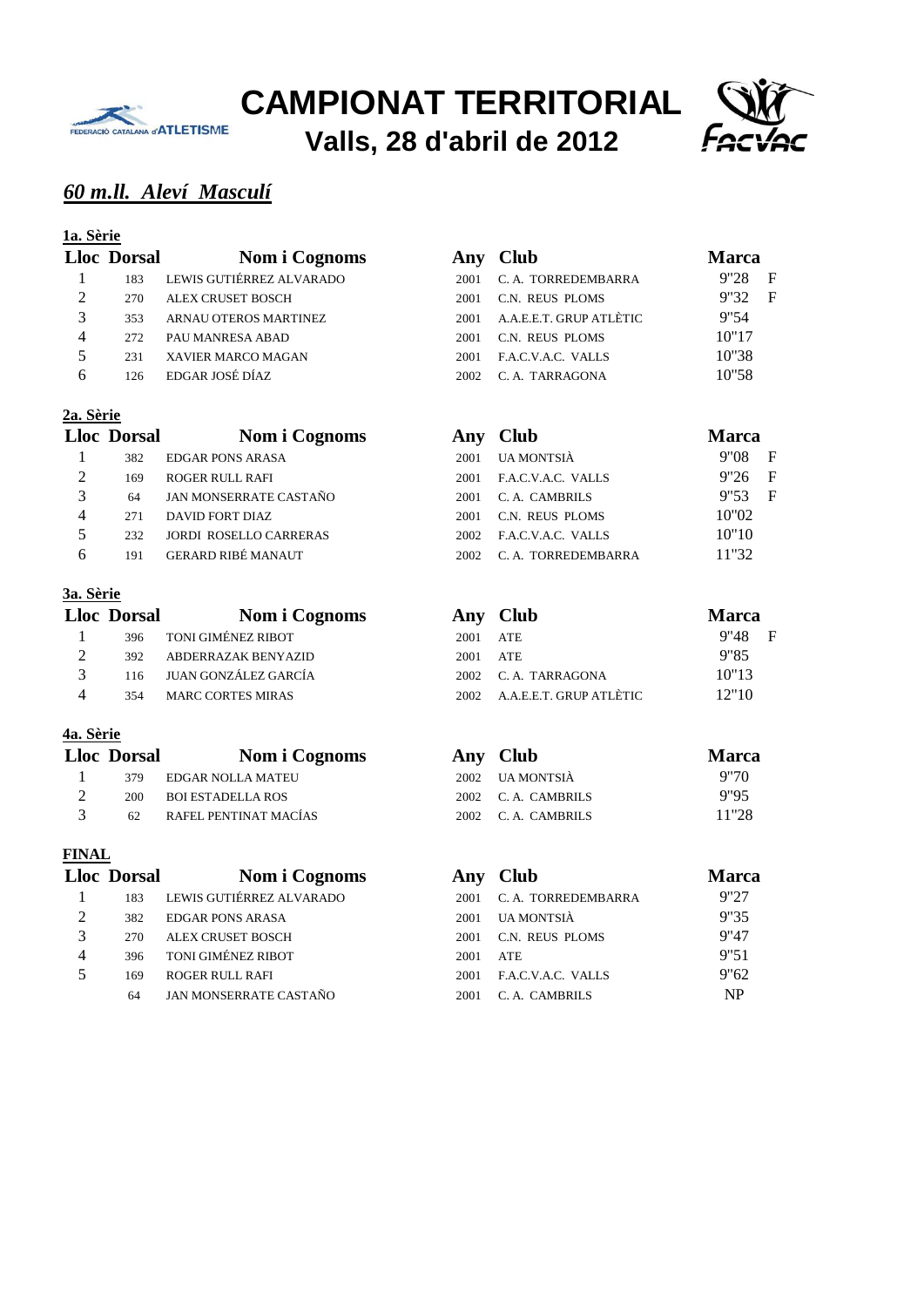



## *60 m.ll. Aleví Femení*

#### **1a. Sèrie**

|                | <b>Lloc</b> Dorsal | Nom i Cognor                  |
|----------------|--------------------|-------------------------------|
| 1              | 121                | <b>CARLA BERENGUEL TORRES</b> |
| $\mathfrak{D}$ | 274                | LIDIA SORO ABAD               |
| 3              | 109                | ANNA JOVE PASOUAL             |
| 4              | 162                | <b>XENIA CARDIEL REVOLTOS</b> |
| 5              | 246                | CLAUDIA GUASCH CAPELLA        |
| 6              | 182                | RODAINA DAHIRI EL HARCHA      |
|                |                    |                               |

#### **2a. Sèrie**

|   | <b>Lloc Dorsal</b> | Nom i Cognoms                 |
|---|--------------------|-------------------------------|
| 1 | 166                | DELIA JIMENEZ PEREZ DE TUDELA |
| 2 | 171                | NURIA FERNANDEZ RAVENTOS      |
| 3 | 59                 | INÉS DELGADO PIZZO            |
|   | 190                | RUTH MEIER TURULLOLS          |
| 5 | 135                | <b>MARTA ROS BORRELL</b>      |
| 6 | 380                | <b>JUDIT BENITO OUERAL</b>    |

#### **3a. Sèrie**

|                | <b>Lloc Dorsal</b> | Nom i Cognoms                   |      | Any Club           | Marca |
|----------------|--------------------|---------------------------------|------|--------------------|-------|
|                | 120                | MONTSE MONTAÑES ARBÓ            | 2001 | C. A. TARRAGONA    | 9"76  |
| 2              | 287                | <b>MARTA HERRERO GAUXACHS</b>   | 2001 | <b>ATE</b>         | 9"82  |
| 3              | 134                | MAR VÁZQUEZ DOMINGO             | 2002 | C. A. TARRAGONA    | 10"00 |
| $\overline{4}$ | 394                | CARLA PUENTES AGUILÓ            | 2001 | ATE                | 10"38 |
| 5              | 341                | <b>INGRID GUERRERO HERREROS</b> | 2002 | F.A.C.V.A.C. VALLS | 11"10 |
| 6              | 273                | <b>MAR SORO ABAD</b>            | 2002 | C.N. REUS PLOMS    | 11"78 |

#### **4a. Sèrie**

|                | <b>Lloc Dorsal</b> | Nom i Cognoms                |      | Any Club            | <b>Marc</b> |
|----------------|--------------------|------------------------------|------|---------------------|-------------|
|                | 125                | <b>SIRA BO CALAF</b>         | 2001 | C. A. TARRAGONA     | 10"07       |
| 2              | 189                | <b>RUT FLORES RIMBAU</b>     | 2002 | C. A. TORREDEMBARRA | 10"14       |
| 3              | 286                | <b>JOANA BERENGUE GERONA</b> | 2002 | ATE                 | 10"39       |
| $\overline{4}$ | 395                | <b>CLAUDIA GOMEZ</b>         | 2002 | ATE                 | 10"51       |
| $\sim$         | 294                | HAJAR AMRAOUI                | 2002 | C.N. REUS PLOMS     | 11"06       |
| 6              | 117                | LAURA MASCARELL JULIÁN       | 2002 | C. A. TARRAGONA     | 11"37       |

#### **5a. Sèrie**

|                             | <b>Lloc</b> Dorsal | Nom i Cognom              |
|-----------------------------|--------------------|---------------------------|
| ı                           | 381                | <b>JULIA BUERA FRANCH</b> |
| $\mathcal{D}_{\mathcal{L}}$ | 110                | LAIA DOMINGO CIURANA      |
| 3                           | 104                | MARIA FALCÓ CUENCA        |
| 4                           | 188                | MARINA LANGA MALNIKOVA    |
| 5                           | 372                | BERTA SALABRIGAS GARCIA   |

#### **FINAL**

|                          | <b>Lloc Dorsal</b> | Nom i Cognom                  |
|--------------------------|--------------------|-------------------------------|
| 1                        | 381                | <b>JULIA BUERA FRANCH</b>     |
| $\mathfrak{D}$           | 121                | <b>CARLA BERENGUEL TORRES</b> |
| 3                        | 120                | MONTSE MONTAÑES ARBÓ          |
| 4                        | 287                | <b>MARTA HERRERO GAUXACHS</b> |
| $\overline{\phantom{0}}$ | 134                | MAR VÁZQUEZ DOMINGO           |
|                          | 274                | LIDIA SORO ABAD               |

|               | <b>Lloc Dorsal</b> | Nom i Cognoms                 |      | Any Club                | Marca     |
|---------------|--------------------|-------------------------------|------|-------------------------|-----------|
|               | 121                | <b>CARLA BERENGUEL TORRES</b> | 2002 | C. A. TARRAGONA         | F<br>9"57 |
| $\mathcal{D}$ | 274                | LIDIA SORO ABAD               | 2001 | C.N. REUS PLOMS         | F<br>9"78 |
| 3             | 109                | ANNA JOVE PASOUAL             | 2001 | C. A. TARRAGONA         | 10"48     |
| 4             | 162                | <b>XENIA CARDIEL REVOLTOS</b> | 2002 | F.A.C.V.A.C. VALLS      | 10"88     |
| 5             | 246                | CLAUDIA GUASCH CAPELLA        | 2002 | A.A.E.E.T. GRUP ATLÈTIC | 11"70     |
| 6             | 182                | RODAINA DAHIRI EL HARCHA      | 2001 | C. A. TORREDEMBARRA     | 12"58     |

#### **Lloc Dorsal Nom i Cognoms Any Club Marca** 2001 F.A.C.V.A.C. VALLS 10"34 2001 F.A.C.V.A.C. VALLS 10"53 2002 C. A. CAMBRILS 10"53 2002 C. A. TORREDEMBARRA 10"60 2002 C. A. TARRAGONA 10"71 2001 UA MONTSIÀ 11"02

|                | loc Dorsal | Nom i Cognoms                   | Any  | <b>Club</b>        | <b>Marca</b>          |
|----------------|------------|---------------------------------|------|--------------------|-----------------------|
|                | 120        | MONTSE MONTAÑES ARBÓ            | 2001 | C. A. TARRAGONA    | 9"76<br>$\mathbf{F}$  |
| $\overline{2}$ | 287        | <b>MARTA HERRERO GAUXACHS</b>   | 2001 | <b>ATE</b>         | $\mathbf{F}$<br>9"82  |
| 3              | 134        | MAR VÁZQUEZ DOMINGO             | 2002 | C. A. TARRAGONA    | $\mathbf{F}$<br>10"00 |
| 4              | 394        | CARLA PUENTES AGUILÓ            | 2001 | ATE                | 10"38                 |
| 5              | 341        | <b>INGRID GUERRERO HERREROS</b> | 2002 | F.A.C.V.A.C. VALLS | 11"10                 |
| 6              | 273        | <b>MAR SORO ABAD</b>            | 2002 | C.N. REUS PLOMS    | 11"78                 |

# **Lloc Dorsal Nom i Cognoms Any Club Marca** 2001 C. A. TARRAGONA 10"07 2002 C. A. TORREDEMBARRA 10"14 2002 C.N. REUS PLOMS 11"06 2002 C. A. TARRAGONA 11"37

|                             | <b>Lloc Dorsal</b> | Nom i Cognoms                 |       | Any Club            | <b>Marca</b> |
|-----------------------------|--------------------|-------------------------------|-------|---------------------|--------------|
|                             | 381                | <b>JULIA BUERA FRANCH</b>     | 2002  | UA MONTSIÀ          | F<br>9"71    |
| $\mathcal{D}_{\mathcal{L}}$ | 110                | LAIA DOMINGO CIURANA          | 2001  | C. A. TARRAGONA     | 10"02        |
|                             | 104                | MARIA FALCÓ CUENCA            | 2002. | C. A. TARRAGONA     | 10"79        |
| 4                           | 188                | <b>MARINA LANGA MALNIKOVA</b> | 2002  | C. A. TORREDEMBARRA | 10"85        |
| 5                           | 372                | BERTA SALABRIGAS GARCIA       | 2002  | C.N. REUS PLOMS     | 11"05        |

|                             | <b>Lloc Dorsal</b> | Nom i Cognoms                 | Any  | <b>Club</b>     | <b>Marca</b> |
|-----------------------------|--------------------|-------------------------------|------|-----------------|--------------|
|                             | 381                | <b>JULIA BUERA FRANCH</b>     | 2002 | UA MONTSIÀ      | 9"68         |
| $\mathcal{D}_{\mathcal{L}}$ | 121                | <b>CARLA BERENGUEL TORRES</b> | 2002 | C. A. TARRAGONA | 9"69         |
| 3                           | 120                | MONTSE MONTAÑES ARBÓ          | 2001 | C. A. TARRAGONA | 9"78         |
| 4                           | 287                | <b>MARTA HERRERO GAUXACHS</b> | 2001 | ATE             | 9"81         |
|                             | 134                | MAR VÁZQUEZ DOMINGO           | 2002 | C. A. TARRAGONA | 10"06        |
| 6                           | 274                | LIDIA SORO ABAD               | 2001 | C.N. REUS PLOMS | 10"07        |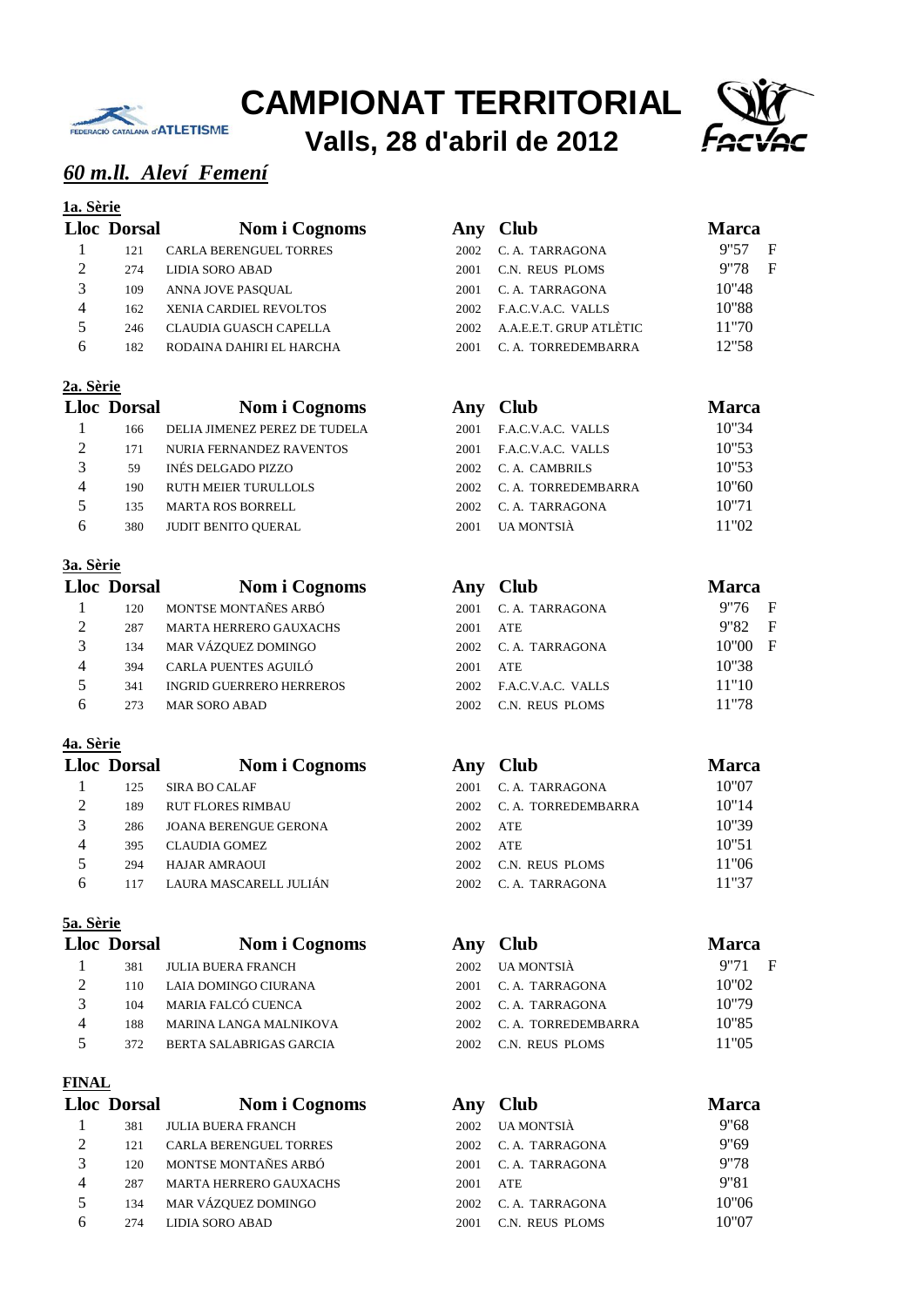



# *150 m.ll. Infantil Masculí*

# **1a. Sèrie**

|                | <b>Lloc Dorsal</b> | Nom i Cognoms                  | A             |
|----------------|--------------------|--------------------------------|---------------|
|                | 193                | HERIBERT MARÍN IGUALADA        |               |
| $\mathfrak{D}$ | 260                | <b>GERARD MARTORELL TRILLO</b> | $\mathcal{D}$ |
| 3              | 159                | <b>RAUL MARTIN BORRAS</b>      | $\mathcal{P}$ |
|                | 393                | <b>MOHAMED BENYAZID</b>        | $\mathcal{P}$ |
| 5              | 92                 | ALFONS MARTÍNEZ GUTIÉRREZ      | $\mathcal{P}$ |
|                | 356                | NIL NOVAU FERRE                | $\mathcal{D}$ |

#### **2a. Sèrie**

|                | <b>Lloc</b> Dorsal | <b>Nom i Cognoms</b>         |
|----------------|--------------------|------------------------------|
| 1              | 343                | JOEL CASALS MONTEL           |
| $\mathfrak{D}$ | 93                 | JAUME PUJALS TRILLA          |
| 3              | 172                | <b>DAVID BOVE SALAT</b>      |
|                | 127                | YANN-LUCA OLIVIER TEXIER     |
| 5              | 368                | <b>GERARD MASDEU DELGADO</b> |
| 6              | 179                | EDUARD GARCIA GUILLEN        |
|                |                    |                              |

#### **3a. Sèrie**

|                             | <b>Lloc</b> Dorsal | Nom i Cognoms               |
|-----------------------------|--------------------|-----------------------------|
| 1                           | 194                | AARON SOLÀ SANJUAN          |
| $\mathcal{D}_{\mathcal{L}}$ | 398                | <b>ARNAU TURCH FERRERES</b> |
| 3                           | 261                | PAU FERRATÉ AGUILAR         |
| 4                           | 347                | DANIEL ARTIGAL HERNANDEZ    |
| 5                           | 299                | ALEX GRANADOS NAVEAS        |

|   | <b>Lloc Dorsal</b> | Nom i Cognoms                  |
|---|--------------------|--------------------------------|
| 1 | 343                | <b>JOEL CASALS MONTEL</b>      |
| 2 | 398                | <b>ARNAU TURCH FERRERES</b>    |
| 3 | 194                | AARON SOLÀ SANJUAN             |
|   | 193                | HERIBERT MARÍN IGUALADA        |
| 5 | 260                | <b>GERARD MARTORELL TRILLO</b> |
| 6 | 159                | RAUL MARTIN BORRAS             |

|                | loc Dorsal | Nom i Cognoms                  |      | Any Club                | <b>Marca</b> |  |
|----------------|------------|--------------------------------|------|-------------------------|--------------|--|
|                | 193        | HERIBERT MARÍN IGUALADA        | 1999 | C. A. TORREDEMBARRA     | 22"14 F      |  |
| $\overline{2}$ | 260        | <b>GERARD MARTORELL TRILLO</b> | 2000 | C.N. REUS PLOMS         | 22"95 F      |  |
| 3              | 159        | <b>RAUL MARTIN BORRAS</b>      | 2000 | F.A.C.V.A.C. VALLS      | 23"09 F      |  |
| 4              | 393        | <b>MOHAMED BENYAZID</b>        | 2000 | ATE                     | 23"53        |  |
| 5              | 92         | ALFONS MARTÍNEZ GUTIÉRREZ      | 2000 | C. A. CAMBRILS          | 24"63        |  |
| 6              | 356        | <b>NIL NOVAU FERRE</b>         | 2000 | A.A.E.E.T. GRUP ATLÈTIC | 27"12        |  |

|                             | <b>Lloc Dorsal</b> | Nom i Cognoms                |      | Any Club           | <b>Marca</b> |
|-----------------------------|--------------------|------------------------------|------|--------------------|--------------|
|                             | 343                | <b>JOEL CASALS MONTEL</b>    | 1999 | C. A. ASCÓ         | 20"54 F      |
| $\mathcal{D}_{\mathcal{L}}$ | 93                 | <b>JAUME PUJALS TRILLA</b>   | 2000 | C. A. CAMBRILS     | 23"57        |
| 3                           | 172                | DAVID BOVE SALAT             | 1999 | F.A.C.V.A.C. VALLS | 24"33        |
| 4                           | 127                | YANN-LUCA OLIVIER TEXIER     | 2000 | C. A. TARRAGONA    | 24"87        |
| 5                           | 368                | <b>GERARD MASDEU DELGADO</b> | 2000 | C.N. REUS PLOMS    | 25"81        |
| 6                           | 179                | EDUARD GARCIA GUILLEN        | 2000 | F.A.C.V.A.C. VALLS | 26"81        |
|                             |                    |                              |      |                    |              |

|               | <b>Lloc Dorsal</b> | Nom i Cognoms               |      | Any Club            | <b>Marca</b>          |
|---------------|--------------------|-----------------------------|------|---------------------|-----------------------|
|               | 194                | AARON SOLÀ SANJUAN          | 1999 | C. A. TORREDEMBARRA | 22"02<br>$\mathbf{F}$ |
| $\mathcal{D}$ | 398                | <b>ARNAU TURCH FERRERES</b> | 2000 | ATE                 | 22"07<br>- F          |
| $\mathbf 3$   | 261                | PAU FERRATÉ AGUILAR         | 2000 | C.N. REUS PLOMS     | 23"77                 |
|               | 347                | DANIEL ARTIGAL HERNANDEZ    | 1999 | F.A.C.V.A.C. VALLS  | 25"14                 |
|               | 299                | ALEX GRANADOS NAVEAS        | 2000 | C.N. REUS PLOMS     | 26"63                 |

|                | <b>Lloc Dorsal</b> | Nom i Cognoms                  | Anv  | <b>Club</b>         | Marca |
|----------------|--------------------|--------------------------------|------|---------------------|-------|
|                | 343                | <b>JOEL CASALS MONTEL</b>      | 1999 | C.A. ASCÓ           | 20"29 |
| 2              | 398                | <b>ARNAU TURCH FERRERES</b>    | 2000 | <b>ATE</b>          | 22"28 |
|                | 194                | AARON SOLÀ SANJUAN             | 1999 | C. A. TORREDEMBARRA | 22"35 |
| $\overline{4}$ | 193                | HERIBERT MARÍN IGUALADA        | 1999 | C. A. TORREDEMBARRA | 22"82 |
| 5              | 260                | <b>GERARD MARTORELL TRILLO</b> | 2000 | C.N. REUS PLOMS     | 23"37 |
| 6              | 159                | <b>RAUL MARTIN BORRAS</b>      | 2000 | F.A.C.V.A.C. VALLS  | 23"38 |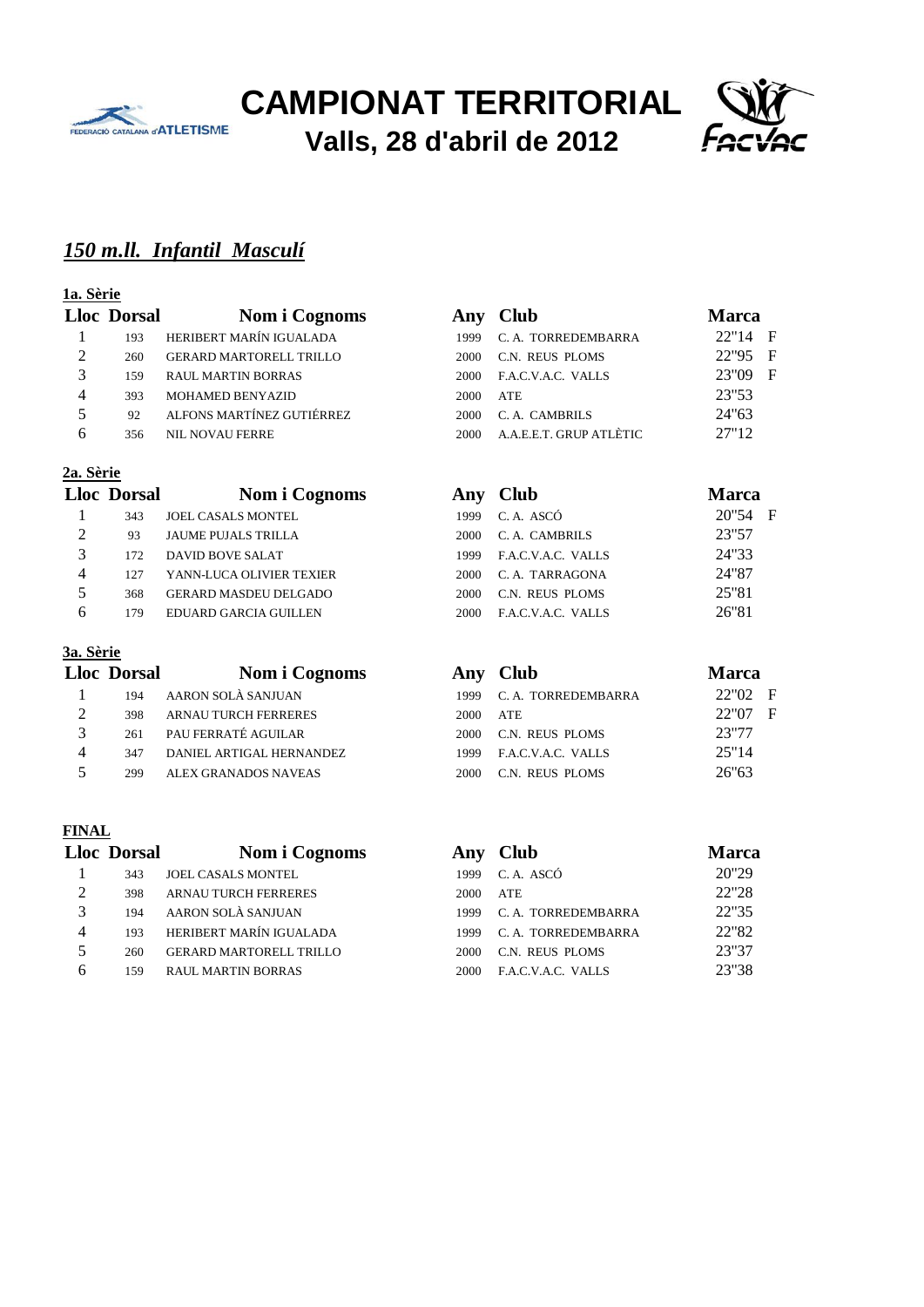



# *150 m.ll. Infantil Femení*

# **1a. Sèrie**

|                | <b>Lloc Dorsal</b> | Nom i Cognoms                | A              |
|----------------|--------------------|------------------------------|----------------|
|                | 185                | ANDREA TRAPÉ PÉREZ           |                |
| $\mathfrak{D}$ | 132.               | MARTA TARGA GARCIA           | $\mathcal{P}$  |
| 3              | 2.64               | <b>JORDINA NAVAIS FLORES</b> | $\overline{c}$ |
|                | 108                | MIREIA LÓPEZ URBANO          | $\mathcal{P}$  |
| 5              | 91                 | AROA DÁVALOS RODRÍGUEZ       | $\mathcal{P}$  |
| 6              | 278                | <b>ALICIA MORENO PINA</b>    | $\mathcal{D}$  |

#### **2a. Sèrie**

|                             | <b>Lloc Dorsal</b> | Nom i Cognon                   |
|-----------------------------|--------------------|--------------------------------|
| 1                           | 265                | <b>NDEYE SOKAN DIOP</b>        |
| $\mathcal{D}_{\mathcal{L}}$ | 195                | ELASRI SEHAM ZAGGAR            |
| 3                           | 160                | <b>MARIA MARTIN BORRAS</b>     |
| 4                           | 124                | <b>JULIA CAIXAL I SALVADOR</b> |
| 5                           | 88                 | EULÀLIA CATALÀ CASTRO          |

#### **3a. Sèrie**

|                | <b>Lloc Dorsal</b> | Nom i Cognoms           |      | Any Club                    | Marca |
|----------------|--------------------|-------------------------|------|-----------------------------|-------|
|                | 681                | <b>CARLA MATAS PINO</b> |      | 1999 C. GIMNÀSTIC TARRAGONA | 22"32 |
|                | 187                | LAURA PERPINYÀ PARIS    |      | 1999 C. A. TORREDEMBARRA    | 22"45 |
|                | 370                | NURIA ROMAN BLAZOUEZ    | 2000 | C.N. REUS PLOMS             | 25"41 |
| $\overline{4}$ | 89                 | ANA DELGADO PIZZO       |      | 2000 C.A. CAMBRILS          | 26"19 |

#### **4a. Sèrie**

| <b>Lloc Dorsal</b> | Nom i Cognoms            | Any Club                    | Marc  |
|--------------------|--------------------------|-----------------------------|-------|
| 682                | GISELA SANCHEZ MARCOS    | 1999 C. GIMNÀSTIC TARRAGONA | 23"69 |
|                    | 128 CARLA MORERA LIZANO  | 1999 C.A. TARRAGONA         | 26"31 |
|                    | 102 IOANA DOMINGO INGLES | 1999 C.A. TARRAGONA         | 28"43 |

#### **FINAL**

|                | <b>Lloc Dorsal</b> | Nom i Cognoms                |
|----------------|--------------------|------------------------------|
|                | 185                | ANDREA TRAPÉ PÉREZ           |
| $\mathfrak{D}$ | 265                | NDEYE SOKAN DIOP             |
| 3              | 132                | <b>MARTA TARGA GARCIA</b>    |
|                | 264                | <b>JORDINA NAVAIS FLORES</b> |
| 5              | 195                | ELASRI SEHAM ZAGGAR          |
| R              | 681                | <b>CARLA MATAS PINO</b>      |

|                | loc Dorsal | Nom i Cognoms                |      | Any Club            | <b>Marca</b> |  |
|----------------|------------|------------------------------|------|---------------------|--------------|--|
|                | 185        | ANDREA TRAPÉ PÉREZ           | 1999 | C. A. TORREDEMBARRA | 20"88 F      |  |
| $\overline{2}$ | 132        | MARTA TARGA GARCIA           | 2000 | C. A. TARRAGONA     | 22"02 F      |  |
| 3              | 264        | <b>JORDINA NAVAIS FLORES</b> | 2000 | C.N. REUS PLOMS     | 22"19 F      |  |
| 4              | 108        | MIREIA LÓPEZ URBANO          | 2000 | C. A. TARRAGONA     | 22"76        |  |
| 5              | 91         | AROA DÁVALOS RODRÍGUEZ       | 2000 | C. A. CAMBRILS      | 23"26        |  |
| 6              | 278        | <b>ALICIA MORENO PINA</b>    | 2000 | <b>ATE</b>          | 26"05        |  |

|                | <b>Lloc Dorsal</b> | Nom i Cognoms                  |      | Any Club            | <b>Marca</b> |
|----------------|--------------------|--------------------------------|------|---------------------|--------------|
|                | 265                | NDEYE SOKAN DIOP               | 2000 | C.N. REUS PLOMS     | 21"51 F      |
| $\overline{2}$ | 195                | ELASRI SEHAM ZAGGAR            | 2000 | C. A. TORREDEMBARRA | 22"31 F      |
| $\mathbf 3$    | 160                | <b>MARIA MARTIN BORRAS</b>     | 1999 | F.A.C.V.A.C. VALLS  | 22"34        |
| 4              | 124                | <b>JULIA CAIXAL I SALVADOR</b> | 2000 | C. A. TARRAGONA     | 24"13        |
|                | 88                 | EULÀLIA CATALÀ CASTRO          | 2000 | C. A. CAMBRILS      | 25"52        |

|   | loc Dorsal | Nom i Cognoms        | Any Club                    | <b>Marca</b> |
|---|------------|----------------------|-----------------------------|--------------|
|   | 681        | CARLA MATAS PINO     | 1999 C. GIMNÀSTIC TARRAGONA | 22"32 F      |
|   | 187        | LAURA PERPINYÀ PARIS | 1999 C. A. TORREDEMBARRA    | 22"45        |
|   | 370        | NURIA ROMAN BLAZQUEZ | 2000 C.N. REUS PLOMS        | 25"41        |
| 4 | 89         | ANA DELGADO PIZZO    | 2000 C.A. CAMBRILS          | 26"19        |
|   |            |                      |                             |              |

# **Lloc Dorsal Nom i Cognoms Any Club Marca**

| 682 | GISELA SANCHEZ MARCOS   | 1999 C. GIMNÀSTIC TARRAGONA | 23"69 |
|-----|-------------------------|-----------------------------|-------|
|     | 128 CARLA MORERA LIZANO | 1999 C.A. TARRAGONA         | 26"31 |
| 102 | JOANA DOMINGO INGLES    | 1999 C.A. TARRAGONA         | 28"43 |

|   | <b>Lloc Dorsal</b> | Nom i Cognoms                | Any  | <b>Club</b>            | Marca |
|---|--------------------|------------------------------|------|------------------------|-------|
|   | 185                | ANDREA TRAPÉ PÉREZ           | 1999 | C. A. TORREDEMBARRA    | 20"97 |
|   | 265                | <b>NDEYE SOKAN DIOP</b>      | 2000 | C.N. REUS PLOMS        | 21"67 |
|   | 132                | <b>MARTA TARGA GARCIA</b>    | 2000 | C. A. TARRAGONA        | 21"72 |
| 4 | 264                | <b>JORDINA NAVAIS FLORES</b> | 2000 | C.N. REUS PLOMS        | 22"36 |
|   | 195                | ELASRI SEHAM ZAGGAR          | 2000 | C. A. TORREDEMBARRA    | 22"47 |
| h | 681                | CARLA MATAS PINO             | 1999 | C. GIMNÀSTIC TARRAGONA | 22"65 |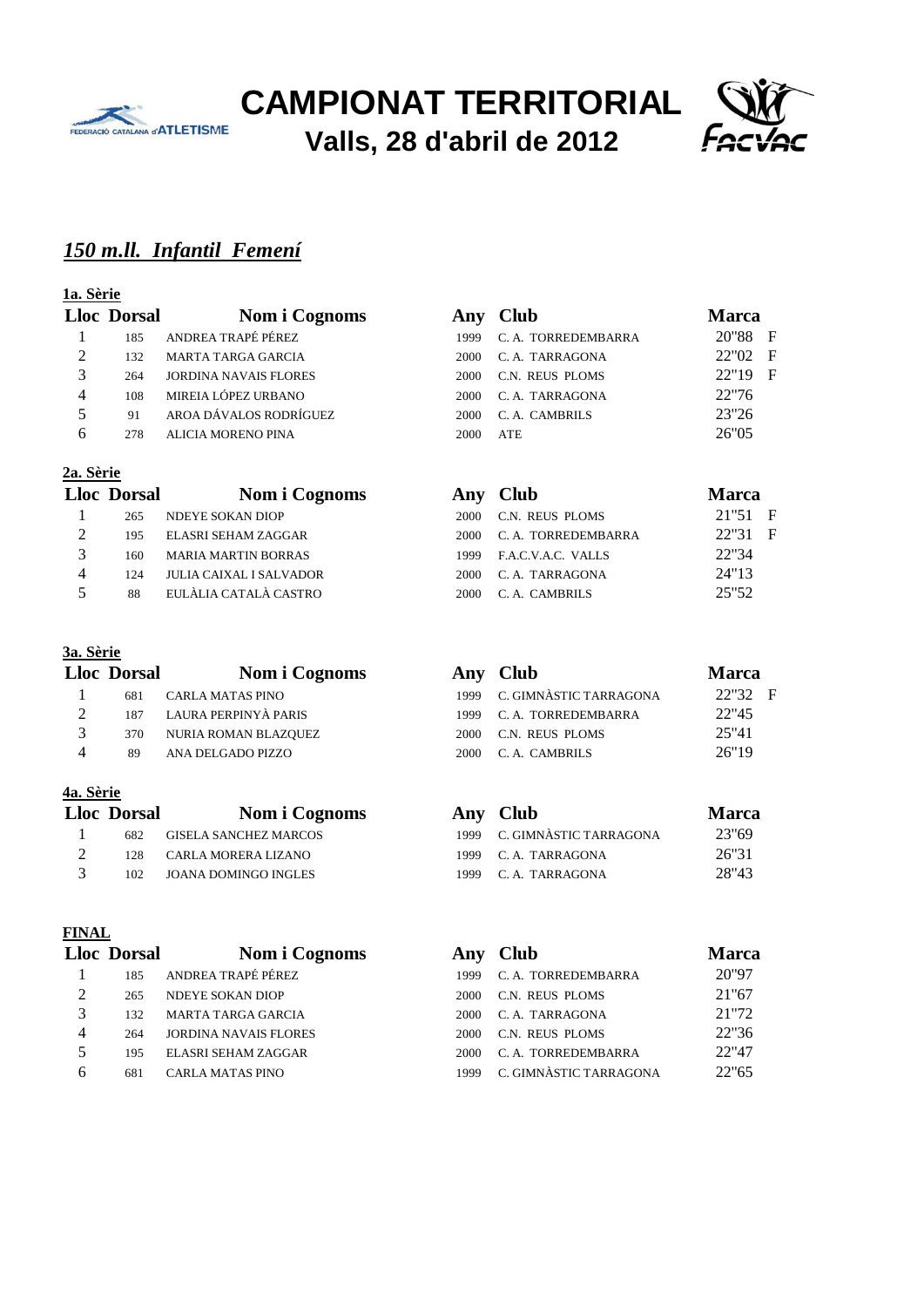



## *200 m.ll. Absolut Masculí*

#### **1a. Sèrie Vent 0.0**

|                       | <b>Lloc</b> Dorsal | Nom i Cognoms                  |
|-----------------------|--------------------|--------------------------------|
| $\blacksquare$        |                    | 378 SERGI MASCARELL BES        |
| $\mathcal{D}_{\cdot}$ | 699                | <b>GEBERIY DEMBAGA SUSOKO</b>  |
| 3                     | 352.               | <b>GERARD FERNANDEZ AVELLÀ</b> |
| 7a Sària              |                    |                                |

|           | 352                | GERARD FERNANDEZ AVELLÀ       |      | 1995 A.A.E.E.T. GRUP ATLÈTIC | 25"28            |
|-----------|--------------------|-------------------------------|------|------------------------------|------------------|
| 2a. Sèrie |                    |                               |      |                              | <b>Vent</b> -0.9 |
|           | <b>Lloc Dorsal</b> | Nom i Cognoms                 |      | Any Club                     | <b>Marca</b>     |
|           | 316                | PAU CERVELLÓ LLADÓ            | 1993 | C. A. TARRAGONA              | 26"80            |
|           | 351                | <b>CRISTAN RAMIREZ ROMERO</b> | 1996 | A.A.E.E.T. GRUP ATLÈTIC      | 27"31            |

**Lloc Dorsal Nom i Cognoms Any Club Marca** 1997 UA MONTSIÀ 24"09 1994 C. GIMNÀSTIC TARRAGONA 24"32

# *200 m.ll. Absolut Femení*

| 1a. Sèrie |                    |                            |      |                 | <b>Vent</b> -1.3 |
|-----------|--------------------|----------------------------|------|-----------------|------------------|
|           | <b>Lloc Dorsal</b> | Nom i Cognoms              | Any  | <b>Club</b>     | <b>Marca</b>     |
|           | 314                | NÚRIA TORRADEMÉ PASCUAL    | 1994 | C. A. TARRAGONA | 28"33            |
| 2         | 320                | ANNA MIRÓ MORA             | 1996 | C.A. ASCÓ       | 29"10            |
| 3         | 337                | MONTSE GUINOVART PEDESCOLL | 1994 | C. A. TARRAGONA | 30"30            |
| 4         | 338                | ANNA ESPARZA OLIVAR        | 1996 | C. A. TARRAGONA | 30"59            |
| 5         | 105                | <b>MARIA ALVAREZ AUÑOS</b> | 1996 | C. A. TARRAGONA | 31"01            |
| 6         | 317                | <b>EVA CHECA ISERN</b>     | 1996 | C.N. REUS PLOMS | 33"67            |

3 390 ROGER ESPASES RODRIGUEZ 1996 C. A. TORREDEMBARRA 28''13 4 339 FERNANDO ÁLVAREZ AUÑOS 1994 C. A. TARRAGONA 28''80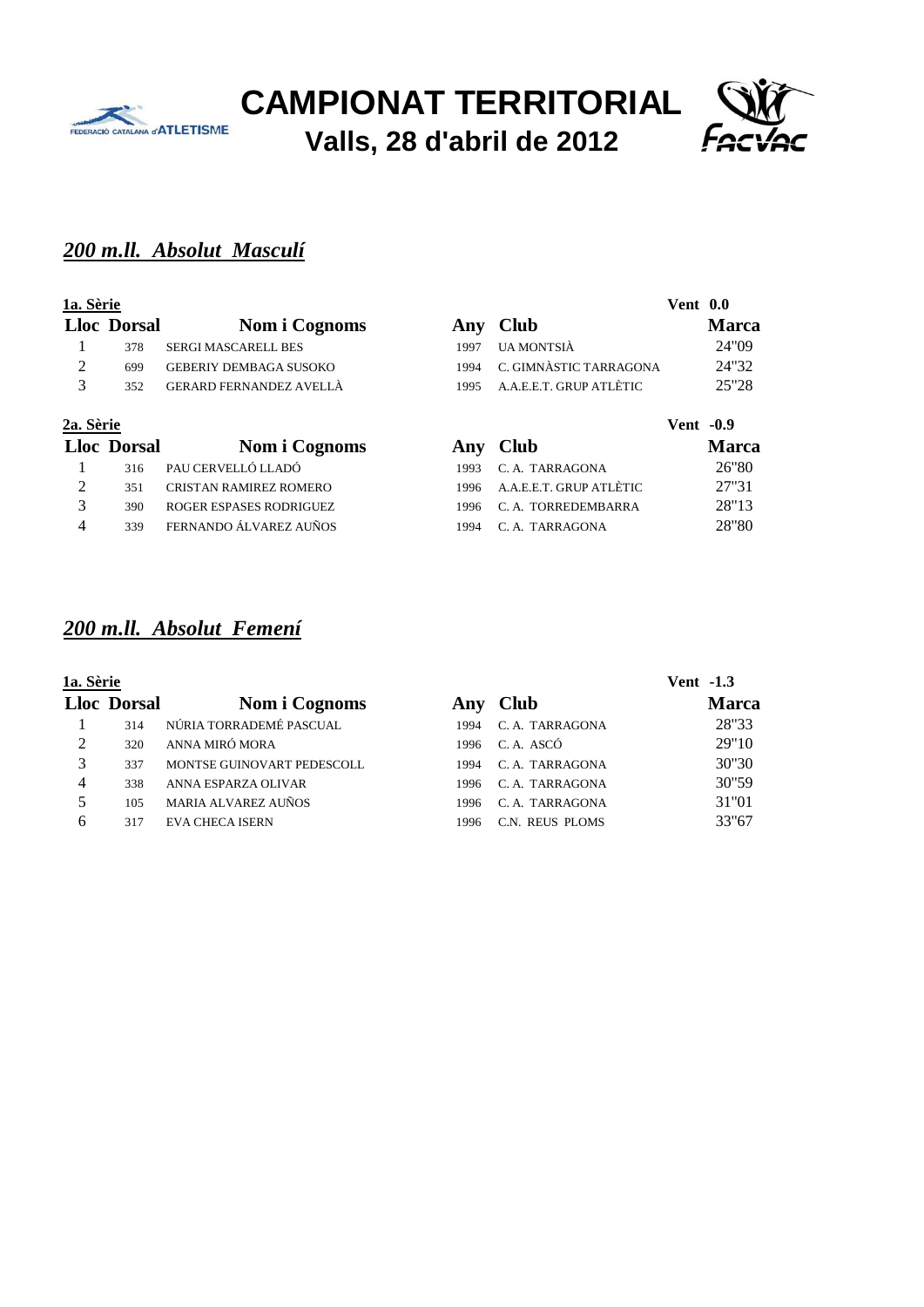



# *300 m.ll. Cadet Femení*

#### **1a. Sèrie**

|               | <b>Lloc</b> Dorsal | Nom i Cognoms          |      | Any Club       | <b>Marca</b>            |
|---------------|--------------------|------------------------|------|----------------|-------------------------|
|               | 77                 | CAROLINA MOLINA PÉREZ  | 1997 | C. A. CAMBRILS | 1 <sup>a</sup><br>45"07 |
| 2             | 363                | CINTA VALERO SEBASTIÀ  | 1997 | A.A.CATALUNYA  | $2^a$<br>45"29          |
| $\mathcal{R}$ | 366                | JOANA ALCOVERRO BEDÓS  | 1997 | A.A.CATALUNYA  | 47"52                   |
|               | 365                | JUDITH BERENGUÉ GERONA | 1997 | A.A.CATALUNYA  | 47"97                   |
|               |                    |                        |      |                |                         |

#### **2a. Sèrie**

| <b>Lloc</b> Dorsal | Nom i Cognoms         | Any Club                    | <b>Marca</b>            |
|--------------------|-----------------------|-----------------------------|-------------------------|
| 686                | ANDREA MATAS PINO     | 1997 C. GIMNÀSTIC TARRAGONA | $47"39 \quad 3^{\circ}$ |
| 695                | DJAOUIDA MOKTHARI     | 1998 C. GIMNÀSTIC TARRAGONA | 51"17                   |
|                    | 115 LAURA SOLE CATALA | 1998 C.A. TARRAGONA         | 58"90                   |

# *300 m.ll. Cadet Masculí*

| <b>Lloc Dorsal</b> | Nom i Cognoms              | Anv  | <b>Club</b>        | <b>Marca</b> |
|--------------------|----------------------------|------|--------------------|--------------|
| 378                | SERGI MASCARELL BES        | 1997 | UA MONTSIÀ         | 40"43        |
| 149                | <b>ROGER ALBIOL PRADES</b> | 1998 | UA MONTSIÀ         | 42"49        |
| 340                | ORIOL GATELL ROMEO         | 1997 | F.A.C.V.A.C. VALLS | 46"16        |
| 201                | POL ESTADELLA ROS          | 1998 | C.A. CAMBRILS      | 48"34        |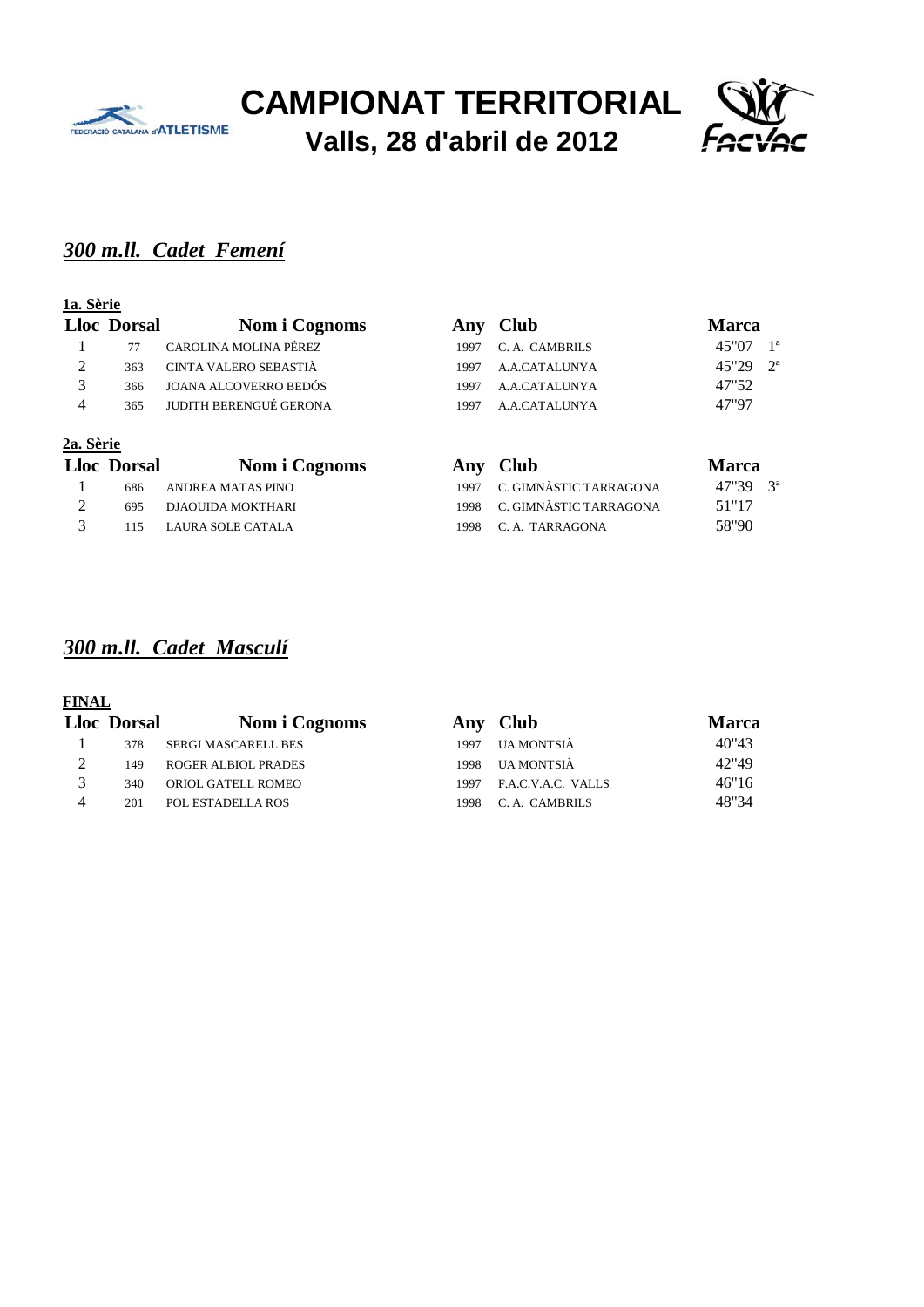



# *2000 m.ll. Aleví Masculí*

|   | <b>Lloc Dorsal</b> | Nom i Cognoms                | Anv  | <b>Club</b>             | Marca   |
|---|--------------------|------------------------------|------|-------------------------|---------|
|   | 331                | ADAM MAIJO FRIJOLA           | 2001 | C.A. ASCÓ               | 7'14"56 |
|   | 396                | TONI GIMÉNEZ RIBOT           | 2001 | <b>ATE</b>              | 7'27"92 |
| 3 | 392                | ABDERRAZAK BENYAZID          | 2001 | <b>ATE</b>              | 7'37"72 |
| 4 | 271                | DAVID FORT DIAZ              | 2001 | C.N. REUS PLOMS         | 7'48"23 |
| 5 | 253                | PAU REQUENA SETÓ             | 2002 | A.A.E.E.T. GRUP ATLÈTIC | 7'53"36 |
| 6 | 191                | <b>GERARD RIBÉ MANAUT</b>    | 2002 | C. A. TORREDEMBARRA     | 7'57"91 |
|   | 353                | <b>ARNAU OTEROS MARTINEZ</b> | 2001 | A.A.E.E.T. GRUP ATLÈTIC | 8'03"03 |

## *2000 m.ll. Aleví Femení*

|    | <b>Lloc Dorsal</b> | Nom i Cognoms                   | Any  | <b>Club</b>            | <b>Marca</b> |
|----|--------------------|---------------------------------|------|------------------------|--------------|
|    | 658                | ANA TERRON MARTINEZ             | 2001 | C. GIMNÀSTIC TARRAGONA | 7'49"32      |
| 2  | 275                | ANDREA BERNAL CASTELLÓ          | 2001 | C.N. REUS PLOMS        | 7'59"53      |
| 3  | 125                | <b>SIRA BO CALAF</b>            | 2001 | C. A. TARRAGONA        | 8'32"42      |
| 4  | 287                | <b>MARTA HERRERO GAUXACHS</b>   | 2001 | <b>ATE</b>             | 8'35"72      |
| 5  | 134                | MAR VÁZQUEZ DOMINGO             | 2002 | C. A. TARRAGONA        | 8'57"55      |
| 6  | 341                | <b>INGRID GUERRERO HERREROS</b> | 2002 | F.A.C.V.A.C. VALLS     | 9'01"15      |
| 7  | 109                | ANNA JOVE PASOUAL               | 2001 | C. A. TARRAGONA        | 9'03'10      |
| 8  | 120                | MONTSE MONTAÑES ARBÓ            | 2001 | C. A. TARRAGONA        | 9'18"11      |
| 9  | 380                | <b>JUDIT BENITO QUERAL</b>      | 2001 | UA MONTSIÀ             | 9'21"68      |
| 10 | 135                | <b>MARTA ROS BORRELL</b>        | 2002 | C. A. TARRAGONA        | 9'25"37      |
| 11 | 110                | LAIA DOMINGO CIURANA            | 2001 | C. A. TARRAGONA        | 9'27"18      |
| 12 | 162                | <b>XENIA CARDIEL REVOLTOS</b>   | 2002 | F.A.C.V.A.C. VALLS     | 9'32"23      |
| 13 | 166                | DELIA JIMENEZ PEREZ DE TUDELA   | 2001 | F.A.C.V.A.C. VALLS     | 9'39"98      |

Els atletes alevíns masculí-femení han competit a la mateixa cursa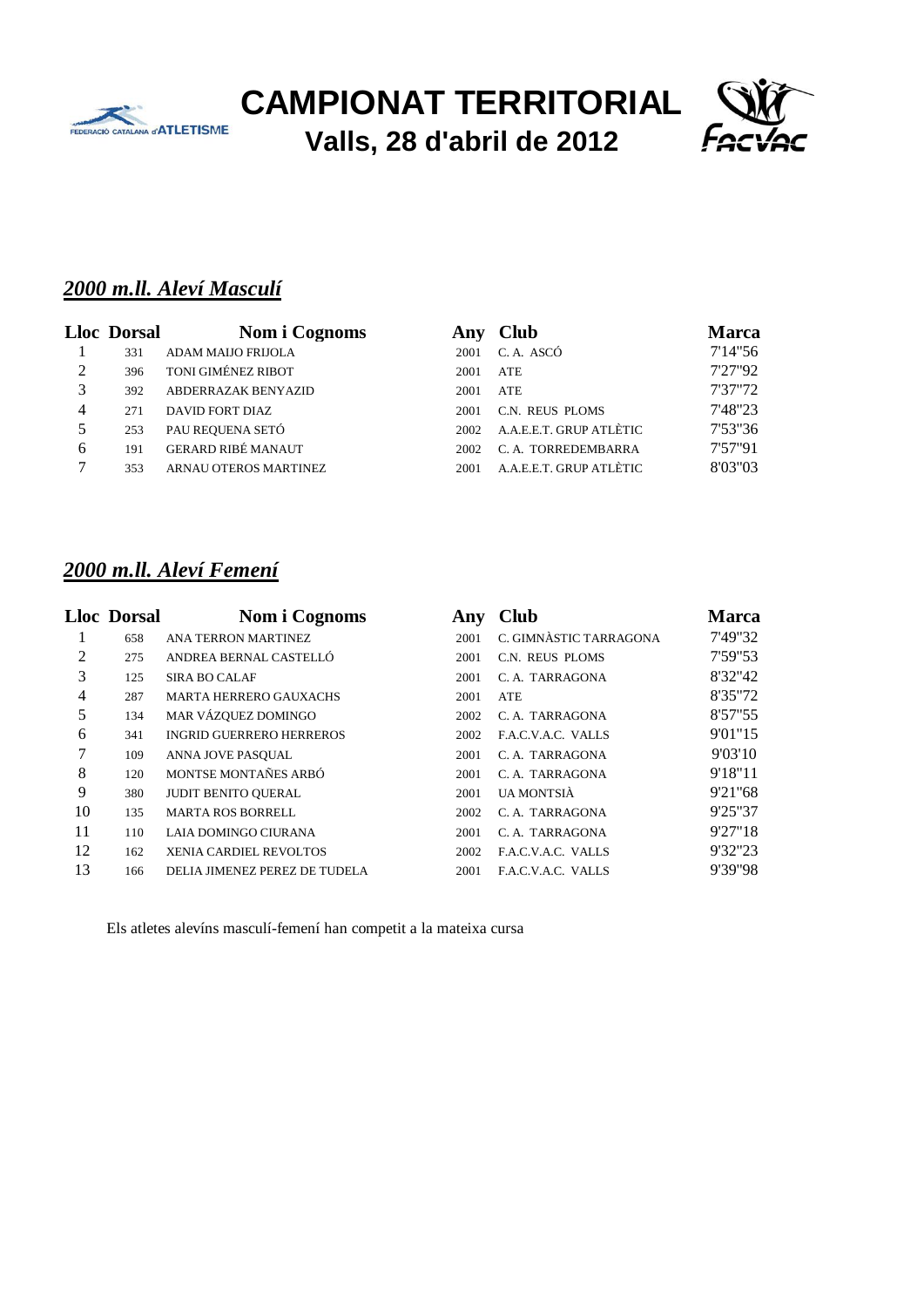



## *3000 m.ll. Infantil Masculí*

|                | <b>Lloc Dorsal</b> | Nom i Cognoms                    | Any  | <b>Club</b>        | <b>Marca</b> |
|----------------|--------------------|----------------------------------|------|--------------------|--------------|
|                | 393                | MOHAMED BENYAZID                 | 2000 | ATE                | 10'22"33     |
| 2              | 330                | ALEJANDRO BARRENA SAMPER         | 1999 | C.A. ASCÓ          | 10'41"51     |
| 3              | 334                | <b>JOAN PIÑANA ADELL</b>         | 1999 | J.A. SABADELL      | 10'44"78     |
| $\overline{4}$ | 326                | <b>JOAN MARC ALBERT MINGUELL</b> | 2000 | C.A. ASCÓ          | 10'48"13     |
| 5              | 377                | <b>JOAN DOMENECH CID</b>         | 1999 | UA MONTSIÀ         | 11'29"76     |
| 6              | 261                | PAU FERRATÉ AGUILAR              | 2000 | C.N. REUS PLOMS    | 11'46"81     |
| 7              | 161                | ORIOL CARDIEL REVOLTOS           | 1999 | F.A.C.V.A.C. VALLS | 11'47"65     |
| 8              | 299                | ALEX GRANADOS NAVEAS             | 2000 | C.N. REUS PLOMS    | 11'55'87     |
| 9              | 93                 | <b>JAUME PUJALS TRILLA</b>       | 2000 | C. A. CAMBRILS     | s/temps      |
| 10             | 368                | <b>GERARD MASDEU DELGADO</b>     | 2000 | C.N. REUS PLOMS    | s/temps      |

## *3000 m.ll. Cadet Masculí*

|   | <b>Lloc Dorsal</b> | Nom i Cognoms                  | Any  | <b>Club</b>             | <b>Marca</b> |
|---|--------------------|--------------------------------|------|-------------------------|--------------|
|   | 325                | ALEX MÉNDEZ PRUNERA            | 1997 | C.A. ASCÓ               | 9'35"36      |
| 2 | 679                | <b>MARWANE EL GUECHATI</b>     | 1997 | C. GIMNÀSTIC TARRAGONA  | 10'22"13     |
| 3 | 329                | <b>FRANCESC BARRENA SAMPER</b> | 1997 | C.A. ASCÓ               | 10'33"95     |
| 4 | 156                | ALBERT JORDAN MAYENCO          | 1997 | CA VILA-SECA            | 10'43"74     |
| 5 | 342                | <b>JORGE MELENDO ARRUFAT</b>   | 1997 | <b>LLEIDA UA</b>        | 10'52"13     |
| 6 | 391                | <b>ABDELBASSET BENYAZID</b>    | 1997 | <b>ATE</b>              | 11'08"47     |
| ⇁ | 245                | <b>ROGER VIVES GUASCH</b>      | 1997 | A.A.E.E.T. GRUP ATLÈTIC | 11'17"23     |
|   |                    |                                |      |                         |              |

## *3000 m.ll. Juvenil Masculí*

| <b>Lloc</b> Dorsal | Nom i Cognoms                    |      | Any Club               | <b>Marca</b> |
|--------------------|----------------------------------|------|------------------------|--------------|
| 293                | KHALID EL GARBAOUY               | 1995 | C. GIMNÀSTIC TARRAGONA | 9'33"13      |
| 288                | <b>JOAN CARLES BLANCH BAIGES</b> | 1996 | C. GIMNÀSTIC TARRAGONA | 10'15"32     |
| 369                | ALEIX RAMON GARCIA               | 1995 | C.N. REUS PLOMS        | 10'23"97     |
| 327                | <b>RAUL ABELA ARBUES</b>         | 1996 | C.N. REUS PLOMS        | 10'39"58     |
|                    |                                  |      |                        |              |

Els atletes infantil-cadet-juvenil han competit a la mateixa cursa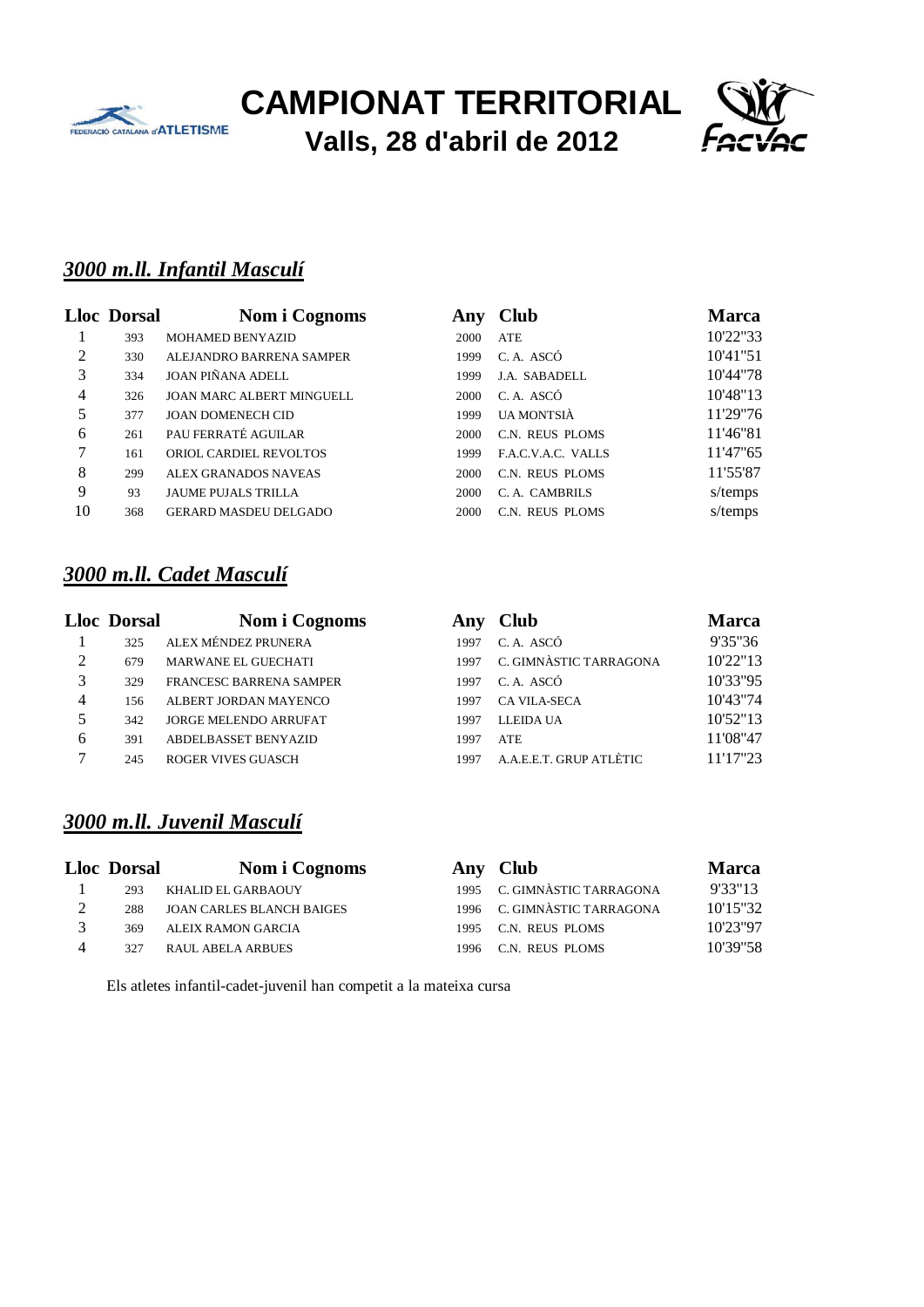



### *3000 m.ll. Infantil Femení*

| <b>Lloc Dorsal</b> | Nom i Cognoms            |          | Any Club           | <b>Marca</b> |
|--------------------|--------------------------|----------|--------------------|--------------|
| 240                | DAYANA ALEMANY VALLS     | 1999 ATE |                    | 11'45"16     |
| 335                | JULIA DOMINGUEZ MARTINEZ |          | 1999 CM SANT CUGAT | 12'17"63     |

## *3000 m.ll. Cadet Femení*

| <b>Lloc Dorsal</b> | Nom i Cognoms            | Any Club           | <b>Marca</b> |
|--------------------|--------------------------|--------------------|--------------|
| 386                | ADRIANA JOANIQUET GUAMIS | 1998 A.A.CATALUNYA | 12'38"57     |

# *3000 m.ll. Juvenil Femení*

|                | <b>Lloc Dorsal</b> | Nom i Cognoms              |      | Any Club            | <b>Marca</b> |
|----------------|--------------------|----------------------------|------|---------------------|--------------|
|                | 251                | PAULA ADRIANA HITRIUC      |      | 1995 F.C. BARCELONA | 11"18'76     |
| 2              | 367                | TERESA MOYA ORTEGA         | 1995 | A.A.CATALUNYA       | 11'29"76     |
| $\mathcal{R}$  | 328                | ARIADNA MOR DOMENECH       | 1996 | C.N. REUS PLOMS     | 11'42"26     |
| $\overline{4}$ | 332                | <b>MARIA BIEDMA BIBIAN</b> | 1996 | C.N. REUS PLOMS     | 12'34"48     |
| 5              | 322                | CARLA GUTIÉRREZ GARCÍA     | 1996 | C.A. ASCÓ           | 13'50'94     |

Les atletes infantil-cadet-juvenil han competit a la mateixa cursa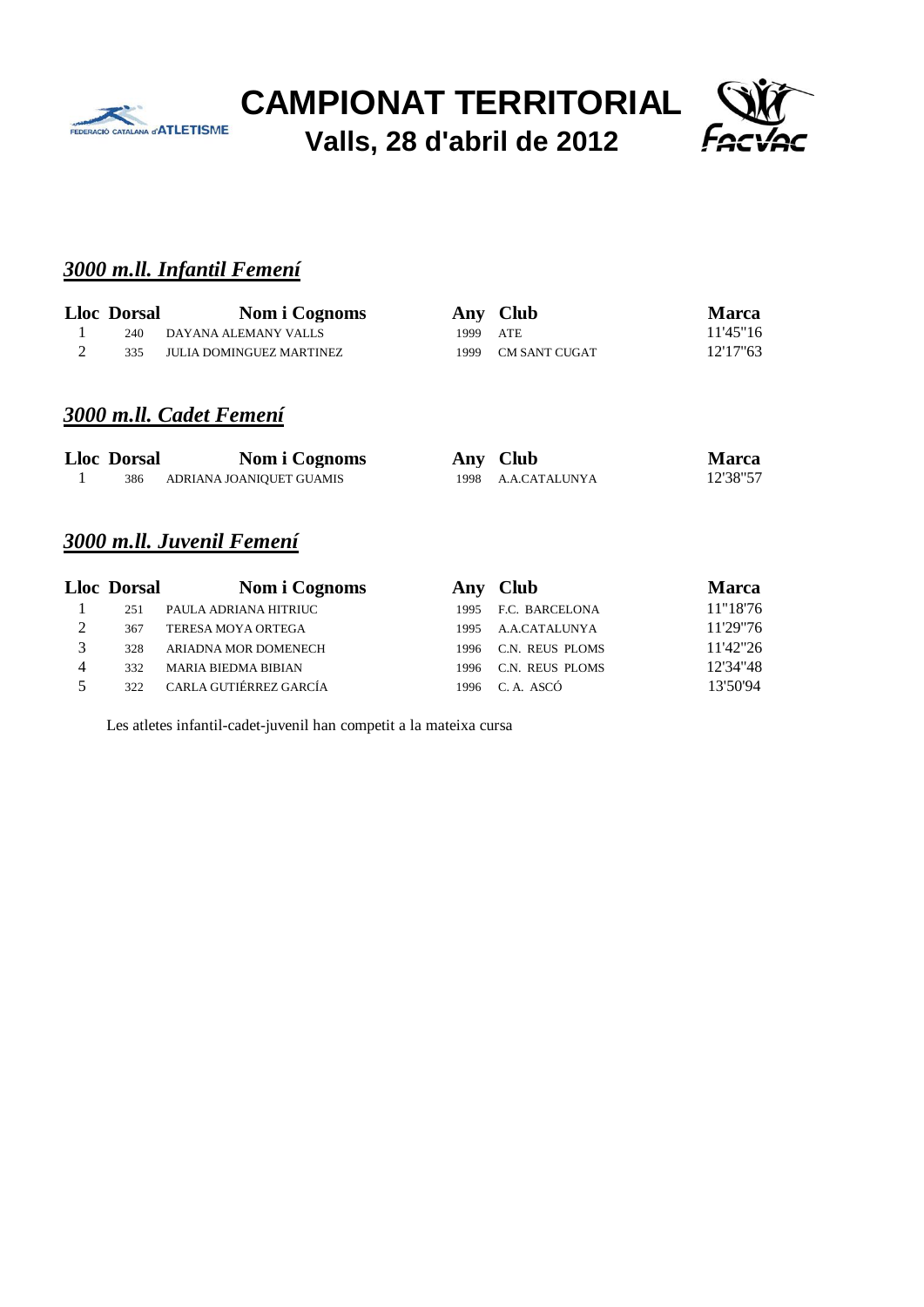



## *2000 m. marxa Aleví Masculí*

| <b>Lloc</b> Dorsal | Nom i Cognoms            | Any Club            | <b>Marca</b> |
|--------------------|--------------------------|---------------------|--------------|
|                    | 116 JUAN GONZÁLEZ GARCÍA | 2002 C.A. TARRAGONA | 13'02"4      |
| 200                | BOI ESTADELLA ROS        | 2002 C.A. CAMBRILS  | 15'17"0      |
| 62                 | RAFEL PENTINAT MACÍAS    | 2002 C.A. CAMBRILS  | 15'41"0      |

## *2000 m. marxa Aleví Femení*

|               | <b>Lloc Dorsal</b> | Nom i Cognoms              |      | Any Club                | <b>Marca</b> |
|---------------|--------------------|----------------------------|------|-------------------------|--------------|
|               | 294                | HAJAR AMRAOUI              | 2002 | C.N. REUS PLOMS         | 13'29"4      |
|               |                    | 117 LAURA MASCARELL JULIÁN |      | 2002 C.A. TARRAGONA     | 14'50"0      |
| $\mathcal{R}$ | 59                 | INÉS DELGADO PIZZO         |      | 2002 C.A. CAMBRILS      | 15'42"0      |
|               | 246                | CLAUDIA GUASCH CAPELLA     | 2002 | A.A.E.E.T. GRUP ATLÈTIC | 17'23"2      |

Els atletes alevíns masculí-femení han competit a la mateixa cursa

#### *3000 m. marxa Infantil Masculí*

|    | <b>Lloc Dorsal</b><br>161 | Nom i Cognoms<br>ORIOL CARDIEL REVOLTOS | Any<br>1999 | <b>Club</b><br>F.A.C.V.A.C. VALLS | Marca<br>21'33"2 |
|----|---------------------------|-----------------------------------------|-------------|-----------------------------------|------------------|
| Ι. |                           |                                         |             |                                   |                  |
|    |                           | 3000 m. marxa Infantil Femení           |             |                                   |                  |
|    | <b>Lloc Dorsal</b>        | Nom i Cognoms                           | Any         | <b>Club</b>                       | Marca            |
|    | 89                        | ANA DELGADO PIZZO                       | 2000        | C. A. CAMBRILS                    | 23'51"6          |
|    |                           | 5000 m. marxa Cadet Masculí             |             |                                   |                  |

| <b>Lloc Dorsal</b> | Nom i Cognoms       | Any Club      | <b>Marca</b> |
|--------------------|---------------------|---------------|--------------|
| 315                | ARNAU COMAJOAN CARA | 1997 C.A. VIC | 35'11"9      |

Els atletes infantil masculí-femení i cadet masculí han competit a la mateixa cursa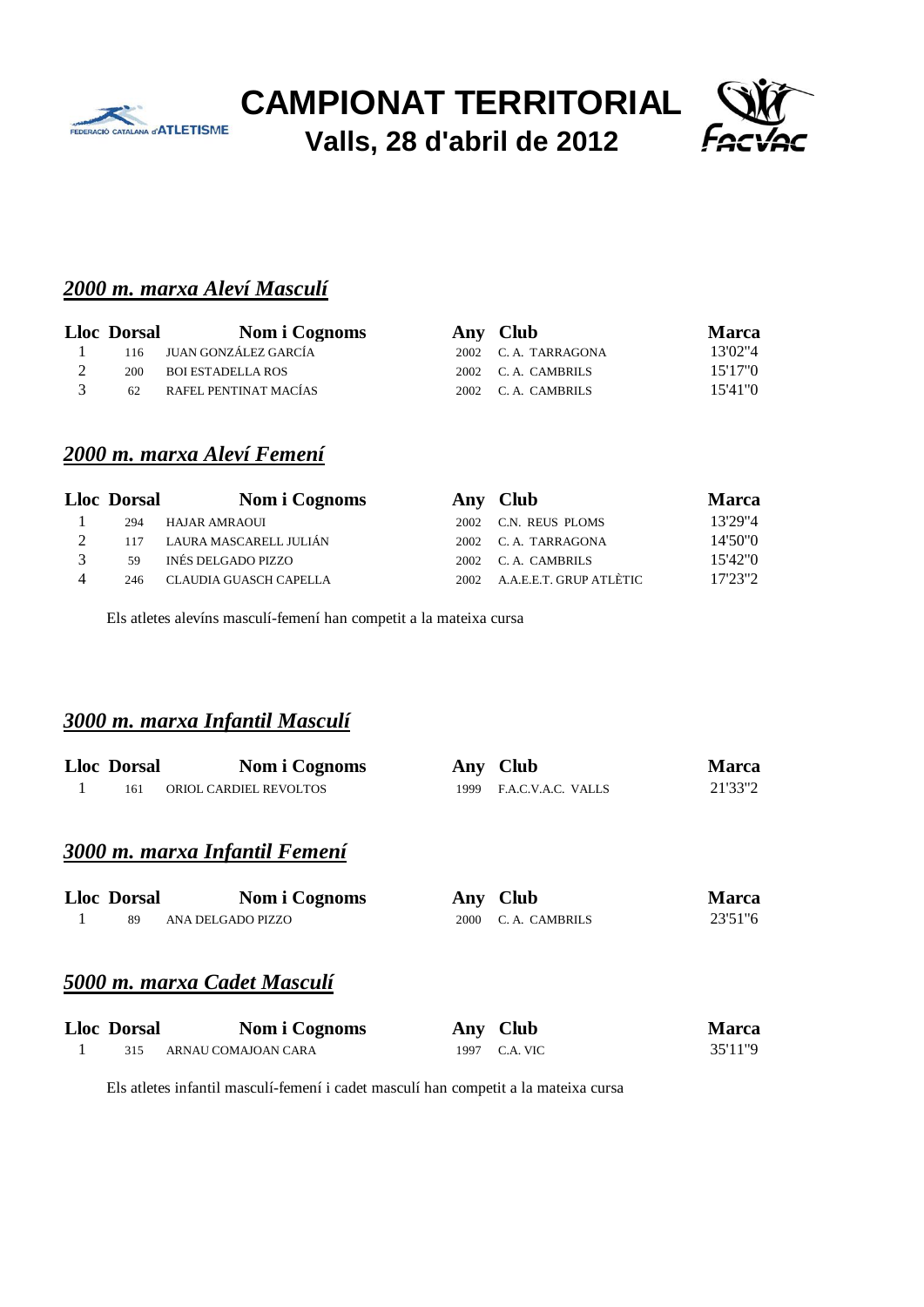



# *Perxa Aleví Masculí*

| <b>Lloc Dorsal</b> | Nom i Cognoms            | Any Club                |       |    |         |    | $1,20$   1,30  1,40  1,50  1,60  1,70  1,80  1,90  2,00 |           |     |  |  |  |  | Marca |
|--------------------|--------------------------|-------------------------|-------|----|---------|----|---------------------------------------------------------|-----------|-----|--|--|--|--|-------|
| 382                | <b>EDGAR PONS ARASA</b>  | 2001 UA MONTSIÀ         |       | 10 |         | IО |                                                         | <b>XO</b> | XXX |  |  |  |  | 1,90  |
| 200                | <b>BOI ESTADELLA ROS</b> | 2002 C.A. CAMBRILS      | XXO O |    | XXO O   |    | XXX                                                     |           |     |  |  |  |  | 1,60  |
| 232                | JORDI ROSELLO CARRERAS   | 2002 F.A.C.V.A.C. VALLS |       | 10 | XXO XXX |    |                                                         |           |     |  |  |  |  | 1,50  |
| 169                | ROGER RULL RAFI          | 2001 F.A.C.V.A.C. VALLS | XX    |    |         |    |                                                         |           |     |  |  |  |  | nuls  |
|                    |                          |                         |       |    |         |    |                                                         |           |     |  |  |  |  |       |

|  |  | Perxa Aleví Femení |  |
|--|--|--------------------|--|
|--|--|--------------------|--|

| <b>Lloc Dorsal</b> | Nom i Cognoms          | Any Club            |            |                |     | $1,20$   $1,30$   $1,40$   $1,50$   $1,60$ |  |  |  |  |  |  | Marca |
|--------------------|------------------------|---------------------|------------|----------------|-----|--------------------------------------------|--|--|--|--|--|--|-------|
| 383                | JÚLIA REVERTÉ MARTÍNEZ | 2001 UA MONTSIÀ     | <b>IO</b>  | XXO O          |     | XXX                                        |  |  |  |  |  |  | 1,50  |
| 136                | BERTA SANCHEZ RUIZ     | 2002 C.A. TARRAGONA | 10         | X <sub>O</sub> | XXX |                                            |  |  |  |  |  |  | 1,40  |
| 59                 | INÉS DELGADO PIZZO     | 2002 C.A. CAMBRILS  | <b>XXX</b> |                |     |                                            |  |  |  |  |  |  | nuls  |
|                    |                        |                     |            |                |     |                                            |  |  |  |  |  |  |       |

# *Perxa Infantil Masculí*

|             | <b>Lloc Dorsal</b> | Nom i Cognoms                  |
|-------------|--------------------|--------------------------------|
|             |                    | 360 ORIOL CAMPOS LAUDO         |
| $2^{\circ}$ |                    | 359 MIGUEL ANGEL TRULL BAGUENA |
| 3           |                    | 164 ENRIC PARIS DOMINGO        |
|             |                    | 358 JOEL POYUELO               |
|             |                    |                                |

| <b>Lloc Dorsal</b> | Nom i Cognoms              | <b>Club</b><br>Any      |     |  |           |     |    |         |    |  |  |    |         | $1,20$   $1,30$   $1,40$   $1,50$   $1,60$   $1,70$   $1,80$   $1,90$   $2,00$   $2,05$   $2,10$   $2,15$   $2,20$   $2,25$   $2,30$   $2,35$   $2,40$   $2,50$   Marca |
|--------------------|----------------------------|-------------------------|-----|--|-----------|-----|----|---------|----|--|--|----|---------|-------------------------------------------------------------------------------------------------------------------------------------------------------------------------|
| 360                | ORIOL CAMPOS LAUDO         | J.A. SABADELL<br>1999   |     |  |           |     |    |         | 10 |  |  | IО | XXO XXX | 2,40                                                                                                                                                                    |
| 359                | MIGUEL ANGEL TRULL BAGUENA | J.A. SABADELL<br>1999   |     |  | IО        |     | IО | XXO XXX |    |  |  |    |         | 1,90                                                                                                                                                                    |
| 164                | <b>ENRIC PARIS DOMINGO</b> | 2000 F.A.C.V.A.C. VALLS |     |  | <b>XC</b> | XXX |    |         |    |  |  |    |         | 1,60                                                                                                                                                                    |
| 358                | <b>JOEL POYUELO</b>        | ) J.A. SABADELL<br>2000 | XXX |  |           |     |    |         |    |  |  |    |         | nuls                                                                                                                                                                    |

# *Perxa Infantil Femení*

| <b>Lloc Dorsal</b> | Nom<br><b>Cognoms</b>                   | <b>Club</b><br>Anv | $1,20$ |    | $1,30$ 1,40 1,50 1,60 $1$ |           |             |    |     | $\vert 1,70 \vert 1,80 \vert 1,90 \vert 2,00 \vert 2,05 \vert 2,10 \vert 2,15 \vert 2,20 \vert 2,25 \vert 2,30 \vert 2,35 \vert 2,40 \vert$ |            |            |            |    |            | Vlarca |
|--------------------|-----------------------------------------|--------------------|--------|----|---------------------------|-----------|-------------|----|-----|---------------------------------------------------------------------------------------------------------------------------------------------|------------|------------|------------|----|------------|--------|
| 279                | L BENITO VILLARRASO<br><b>MERITXELL</b> | ATE<br>1999        |        |    |                           |           | Ю           | IО | XXO |                                                                                                                                             | <b>IXC</b> | <b>IXO</b> | <b>IXO</b> | IО | <b>XXX</b> | 2,35   |
|                    | . VÁZOUEZ DOMINGO                       | TARRAGONA<br>1999  |        | IС |                           | <b>XO</b> | XXO XXO XXX |    |     |                                                                                                                                             |            |            |            |    |            | 1.90   |

| lub | $\boxed{1,20}$ 1,30 1,40 1,50 1,60 1,70 1,80 1,9 |  |  |  |  |
|-----|--------------------------------------------------|--|--|--|--|
|     |                                                  |  |  |  |  |
|     |                                                  |  |  |  |  |

|  |  |    |               |  |       |  |    |           |    | ,30   1,40   1,50   1,60   1,70   1,80   1,90   2,00   2,05   2,10   2,15   2,20   2,25   2,30   2,35   2,40 | <b>Marcal</b> |
|--|--|----|---------------|--|-------|--|----|-----------|----|--------------------------------------------------------------------------------------------------------------|---------------|
|  |  |    |               |  | XXO O |  | XO | <b>XO</b> | XO | XXX                                                                                                          | 2.35          |
|  |  | XO | XXO IXXO IXXX |  |       |  |    |           |    |                                                                                                              | 1.90          |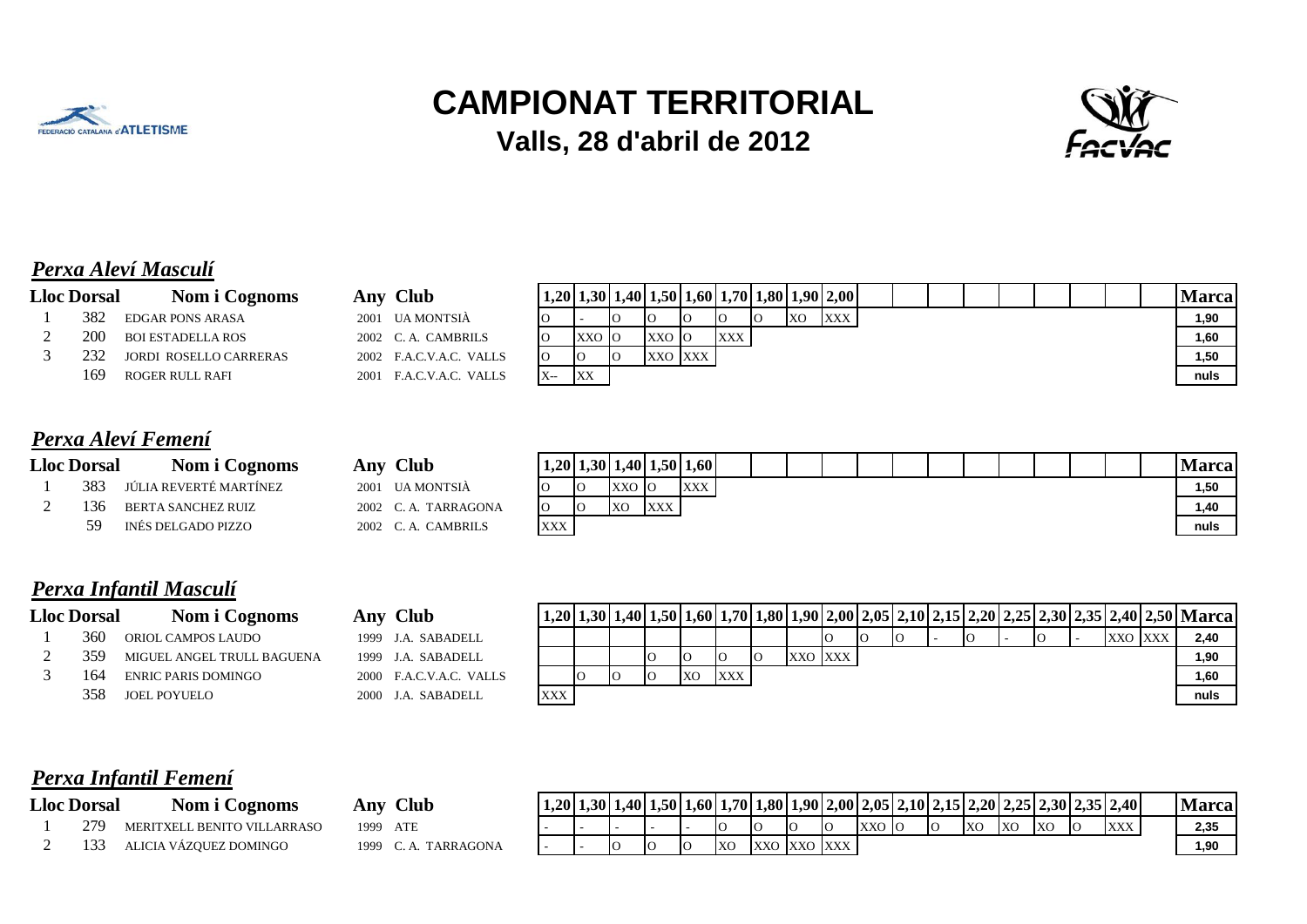



# *Perxa Cadet Masculí*

|     | Nom i Cognoms | A                                                                                                                                        |
|-----|---------------|------------------------------------------------------------------------------------------------------------------------------------------|
|     |               | 10                                                                                                                                       |
|     |               | 1 <sup>1</sup>                                                                                                                           |
| 364 |               | 1 <sup>1</sup>                                                                                                                           |
| 333 |               | 10                                                                                                                                       |
|     |               | <b>Lloc Dorsal</b><br>147 VICTOR BONFANTI LLAMBRICH<br>384 JONATHAN GILABERT NAVARRO<br>ARNAU BOADA DE VIDIELLA<br>DIEGO DE PACO SANCHEZ |

| Any Club               |
|------------------------|
| 1997 UA MONTSIÀ        |
| 1997 UA MONTSIÀ        |
| 1997 F.A.C.V.A.C. VALL |
|                        |

| <b>Lloc Dorsal</b> | Nom i Cognoms             | Anv  | <b>Club</b>             |    |  |        | $1,80$   $1,90$   $2,00$   $2,05$   $2,10$   $2,15$   $2,20$   $2,25$   $2,30$   $2,35$   $2,40$   $2,50$   $2,70$   $2,90$   $3,20$   $3,35$ |            |  |     |  |     |     |  | Vlarca |
|--------------------|---------------------------|------|-------------------------|----|--|--------|-----------------------------------------------------------------------------------------------------------------------------------------------|------------|--|-----|--|-----|-----|--|--------|
|                    | VICTOR BONFANTI LLAMBRICH |      | 1997 UA MONTSIÀ         |    |  |        |                                                                                                                                               |            |  |     |  | -10 | XXX |  | 3,20   |
| 384                | JONATHAN GILABERT NAVARRO |      | 1997 UA MONTSIA         |    |  |        | IО                                                                                                                                            | <b>XXX</b> |  |     |  |     |     |  | 2,20   |
| 364                | ARNAU BOADA DE VIDIELLA   |      | 1997 F.A.C.V.A.C. VALLS | 10 |  | XXO XO | XXX                                                                                                                                           |            |  |     |  |     |     |  | 2.15   |
| 333                | DIEGO DE PACO SANCHEZ     | 1997 | UA MONTSIÀ              |    |  |        |                                                                                                                                               |            |  | XXX |  |     |     |  | nuls   |

### *Perxa Cadet Femení*

| <b>Lloc Dorsal</b> | Nom i Cognoms              | Aı |
|--------------------|----------------------------|----|
|                    | 361 NURIA ROIG CAMARASA    | 19 |
|                    | 146 CRISTINA LÓPEZ MAGRIÑÁ | 19 |

| <b>Lloc Dorsal</b> |     | Nom<br><b>Cognoms</b>        | <b>Club</b><br>Anv                       | 1.20      | 1.3011 | .401 | $1.501^{\circ}$ |  |                 |                                        | 1.60 1.70 1.80 1.90 2.00 2 | $J12.051^{\circ}$ | $-2.1012$ | 2,15 2,20 2,25 |  |  |   | $ 2,30 2,35 2,40 2,50 $ Marca |
|--------------------|-----|------------------------------|------------------------------------------|-----------|--------|------|-----------------|--|-----------------|----------------------------------------|----------------------------|-------------------|-----------|----------------|--|--|---|-------------------------------|
|                    | 36. | NURIA ROIG CAMARASA          | <b>ADEL</b><br><b>SAR</b><br>1998        | <b>XC</b> |        |      |                 |  | $\sim$<br>- 11. | $\mathbf{X}$<br>$\Delta \Delta \Delta$ |                            |                   |           |                |  |  |   | 1.80                          |
|                    | 146 | GRIN<br>OPE7<br>MAG<br>"IN A | $\mu$ MONT <sup>o</sup><br>1998<br>VTSL/ |           |        |      |                 |  |                 |                                        |                            |                   |           |                |  |  | T | nuls                          |

## *Perxa Absolut Masculí*

|               | <b>Lloc Dorsal</b> | Nom i Cognoms              |
|---------------|--------------------|----------------------------|
|               |                    | 107 JOSEP MARIA MATEO SANZ |
| $\mathcal{D}$ |                    | 374 MARC FOLCH OLIVELLA    |

| <b>Lloc Dorsal</b> | Nom<br>Cognoms                | Anv  | <b>Club</b>                 | 1.5011 | $.1.601$ $^{\circ}$ | $1,70$   $1,80$   $1$ | $1.901$ <sup>~</sup> |    |            |            |    |     |            | $\left  2,00 \right  2,05 \left  2,10 \right  2,15 \left  2,20 \right  2,25 \left  2,30 \right  2,35 \left  2,40 \right  2,50$ |  | <b>Marca</b> |
|--------------------|-------------------------------|------|-----------------------------|--------|---------------------|-----------------------|----------------------|----|------------|------------|----|-----|------------|--------------------------------------------------------------------------------------------------------------------------------|--|--------------|
| 10                 | <b>JOSEP MARIA MATEO SANZ</b> | 1964 | TARRAGONA                   |        |                     |                       |                      | IС | <b>IXC</b> |            | IΩ |     | <b>XXO</b> | $\mathbf{X}$<br>$\Lambda\Lambda\Lambda$                                                                                        |  | 2,35         |
|                    | <b>OLIVELL</b><br><b>MARC</b> | 199t | <b>REUS</b><br><b>PLOMS</b> |        |                     |                       | ТC                   | IС |            | <b>XXO</b> | IQ | XXX |            |                                                                                                                                |  | 2,25         |

## *Perxa Absolut Femení*

|             | <b>Lloc Dorsal</b> | Nom i Cognoms                |
|-------------|--------------------|------------------------------|
|             |                    | 1 319 ALEXANDRA CHERTA JORDÀ |
| $2^{\circ}$ |                    | 105 MARIA ALVAREZ AUÑOS      |

|                    | A UIWW IAUDUUUU A UHUUIUU  |      |                  |                       |            |           |         |     |  |            |  |                                                                           |  |        |
|--------------------|----------------------------|------|------------------|-----------------------|------------|-----------|---------|-----|--|------------|--|---------------------------------------------------------------------------|--|--------|
| <b>Lloc Dorsal</b> | Nom i Cognoms              | Anv  | Club             | $1,70$   <sup>1</sup> |            |           |         |     |  |            |  | $(1,80 1,90 2,00 2,05 2,10 2,15 2,20 2,25 2,30 2,35 2,40 2,50 2,70 2,90)$ |  | Vlarca |
| 319                | ALEXANDRA CHERTA JORDA     | 1996 | A.A.CATALUNYA    |                       |            |           |         |     |  |            |  | XXX                                                                       |  | 2,70   |
| 105                | <b>MARIA ALVAREZ AUÑOS</b> | 1996 | <b>TARRAGONA</b> |                       | <b>XXO</b> | <b>XO</b> | $XXO$ . | XXO |  | <b>XXX</b> |  |                                                                           |  | 2.20   |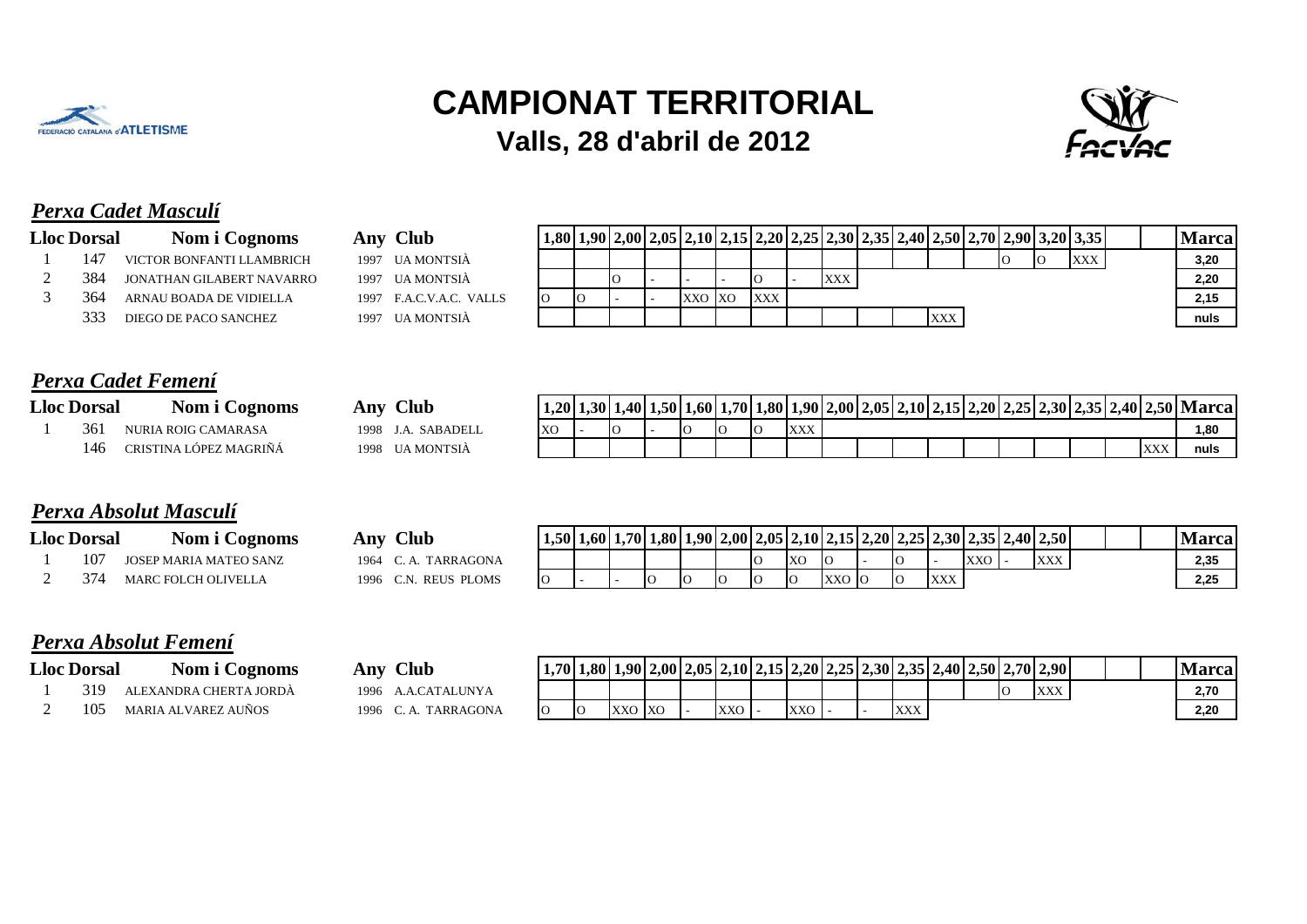



## *Triple Infantil Masculí*

|   | Lloc Dorsal | Nom i Cognoms               | Any   | <b>Club</b>         |      |      |      |      |                |                          | Marca |
|---|-------------|-----------------------------|-------|---------------------|------|------|------|------|----------------|--------------------------|-------|
|   | 193         | HERIBERT MARÍN IGUALADA     | 1999  | C. A. TORREDEMBARRA | 9.10 | 9,02 | 9,11 | 9,05 | 9.08           | 9.03                     | 9,11  |
|   | 194         | AARON SOLÀ SANJUAN          | 1999. | C. A. TORREDEMBARRA | 8.74 | 8.71 | Х    | 8.85 | X              | 8.77                     | 8,85  |
|   | 344         | <b>RAUL MERINO EXPOSITO</b> | 1999  | <b>CA MOLLET</b>    | 8.74 | 8.60 | 8.80 | 8.76 | 8.72           | 8,57                     | 8,80  |
| 4 | 398         | <b>ARNAU TURCH FERRERES</b> | 2000  | <b>ATE</b>          | 8.33 | 8.28 | 7.70 | 8.44 | X              | 7.73                     | 8.44  |
|   | 92          | ALFONS MARTÍNEZ GUTIÉRREZ   | 2000  | C. A. CAMBRILS      | 8.32 | 8.27 | 8.04 | 8.12 | X              | 7,98                     | 8,32  |
| 6 | 393         | <b>MOHAMED BENYAZID</b>     | 2000  | <b>ATE</b>          | 8.01 | Х    | 8.12 | 8.15 | $\overline{a}$ | $\overline{\phantom{0}}$ | 8,15  |
| - | 347         | DANIEL ARTIGAL HERNANDEZ    | 1999  | F.A.C.V.A.C. VALLS  | 7.68 | X    | X    | X    | 7.36           | 7.32                     | 7.68  |
|   | 179         | EDUARD GARCIA GUILLEN       | 2000- | F.A.C.V.A.C. VALLS  | X    | X    | X    | X    | X              | X                        | 0.00  |
|   |             |                             |       |                     |      |      |      |      |                |                          |       |

## *Triple Infantil Femení*

|   | <b>Lloc Dorsal</b> | Nom i Cognoms                | Anv  | <b>Club</b>            |      |      |      |      |       |                          | Marca |
|---|--------------------|------------------------------|------|------------------------|------|------|------|------|-------|--------------------------|-------|
|   | 187                | LAURA PERPINYÀ PARIS         | 1999 | C. A. TORREDEMBARRA    | 9,90 | 9,76 | 9,51 | 9,38 | 10,11 | 9,51                     | 10,11 |
|   | 185                | ANDREA TRAPÉ PÉREZ           | 1999 | C. A. TORREDEMBARRA    | 9,21 | 9,26 | 9,55 | 9,36 | 9,11  | 9,19                     | 9,55  |
|   | 681                | <b>CARLA MATAS PINO</b>      | 1999 | C. GIMNÀSTIC TARRAGONA | 9.07 | 8.72 | 8.97 | 8.73 | X     | 8.78                     | 9,07  |
| 4 | 133                | ALICIA VÁZQUEZ DOMINGO       | 1999 | C. A. TARRAGONA        | 8.50 | 9,03 | 8,24 | 8,91 | 8,59  | $\overline{\phantom{0}}$ | 9,03  |
|   | 132                | <b>MARTA TARGA GARCIA</b>    | 2000 | C. A. TARRAGONA        | 8.42 | 8.44 | 8,61 | 8,84 | 8,69  | 8,38                     | 8,84  |
| 6 | 682                | <b>GISELA SANCHEZ MARCOS</b> | 1999 | C. GIMNÀSTIC TARRAGONA | 8,63 | 8,56 | 8,68 | 8,37 | 8.44  | 8,56                     | 8,68  |
|   | 108                | MIREIA LÓPEZ URBANO          | 2000 | C. A. TARRAGONA        | 8,33 | 8,25 | 8.17 | 7,98 | X     | 8,02                     | 8,33  |
| 8 | 91                 | AROA DÁVALOS RODRÍGUEZ       | 2000 | C. A. CAMBRILS         | X    | X    | X    | ∧    | 7.61  | X                        | 7,61  |
|   |                    |                              |      |                        |      |      |      |      |       |                          |       |

### *Triple Cadet Masculí*

| <b>Lloc Dorsal</b> | Nom i Cognoms               | Any  | <b>Club</b>             |                     |                              |        |        |        |        | <b>Marca</b> |
|--------------------|-----------------------------|------|-------------------------|---------------------|------------------------------|--------|--------|--------|--------|--------------|
| 174                | ANDREU MUR SUÑÉ             | 1998 | C. A. ASCÓ              | 10,97               | 10,55                        | 10,94  | X      | 1,08   | X      | 11,08        |
|                    |                             |      |                         | $-2.7$              | $-1.4$                       | $-2.5$ |        | $-3.9$ |        | $-3.9$       |
| 345                | VICTOR MERINO EXPOSITO      | 1997 | <b>CA MOLLET</b>        | $\overline{v}$<br>л | $\overline{\mathbf{v}}$<br>л | X      | -      | 10,93  | X      | 10,93        |
|                    |                             |      |                         |                     |                              |        |        | $-1.6$ |        | $-1.6$       |
| 248                | <b>GERARD PEREZ ROBUSTE</b> | 1997 | A.A.E.E.T. GRUP ATLÈTIC | 10,22               | 10,01                        | 10,55  | 10,56  | X      | 10,88  | 10,88        |
|                    |                             |      |                         | $-2.9$              | $-1.5$                       | $-2.8$ | $-1.9$ |        | $-0.3$ | $-0.3$       |

*Triple Cadet Femení*

| <b>Lloc Dorsal</b> | Nom i Cognoms            |      | Any Club               |        |        |        |        |        | o      | <b>Marca</b> |
|--------------------|--------------------------|------|------------------------|--------|--------|--------|--------|--------|--------|--------------|
| 683                | MARIA CAMPABADAL SOLÉ    | 1998 | C. GIMNÀSTIC TARRAGONA | 9,67   | 9,85   | 9,63   | 9,72   | 9,11   | 9,29   | 9,85         |
|                    |                          |      |                        | $-1.7$ | $-1.2$ | $-1.7$ | $-2.0$ | $-1.4$ | $-1.3$ | $-1.2$       |
| 77                 | CAROLINA MOLINA PÉREZ    | 1997 | C. A. CAMBRILS         | 9.31   | 9.40   | 9,52   | 9,58   | 9.35   | 9,35   | 9,58         |
|                    |                          |      |                        | $-1.7$ | $-0.6$ | $-2.2$ | $-1.7$ | $-1.1$ | $-1.4$ | $-1.7$       |
| 685                | PAULA CID MARTÍNEZ       | 1997 | C. GIMNÀSTIC TARRAGONA | 9,33   | 9,34   | 9,07   | 8.79   | 8.94   | 9,03   | 9,34         |
|                    |                          |      |                        | $-1.6$ | $-3.2$ | $-1.1$ | $-1.6$ | $-1.6$ | $-1.2$ | $-3.2$       |
| 686                | <b>ANDREA MATAS PINO</b> | 1997 | C. GIMNÀSTIC TARRAGONA | 8.27   | 8.17   | 8.42   | 8.96   | 8.60   | X      | 8,96         |
|                    |                          |      |                        | $-2.5$ | $-1.7$ | $-1.4$ | $-1.0$ | $-2.8$ |        | $-1.0$       |
| 695                | <b>DJAOUIDA MOKTHARI</b> | 1998 | C. GIMNÀSTIC TARRAGONA | 8,23   | 8,34   | 8,43   | 7,72   | 8,39   | 8,11   | 8,43         |
|                    |                          |      |                        |        |        |        |        |        |        |              |

| Marca  | 6      | 5      |        | 3      | 2      |        |
|--------|--------|--------|--------|--------|--------|--------|
| 9,85   | 9,29   | 9,11   | 9,72   | 9,63   | 9,85   | 9,67   |
| $-1.2$ | $-1.3$ | $-1.4$ | $-2.0$ | $-1.7$ | $-1.2$ | $-1.7$ |
| 9,58   | 9,35   | 9,35   | 9,58   | 9,52   | 9,40   | 9,31   |
| $-1.7$ | $-1.4$ | $-1.1$ | $-1.7$ | $-2.2$ | $-0.6$ | $-1.7$ |
| 9,34   | 9,03   | 8,94   | 8,79   | 9,07   | 9,34   | 9,33   |
| $-3.2$ | $-1.2$ | $-1.6$ | $-1.6$ | $-1.1$ | $-3.2$ | $-1.6$ |
| 8,96   | X      | 8,60   | 8,96   | 8,42   | 8,17   | 8,27   |
| $-1.0$ |        | $-2.8$ | $-1.0$ | $-1.4$ | $-1.7$ | $-2.5$ |
| 8,43   | 8,11   | 8,39   | 7,72   | 8,43   | 8,34   | 8,23   |
| $-0.9$ | $-2.0$ | $-1.4$ | $-1.6$ | $-0.3$ | $-0.9$ | $-2.1$ |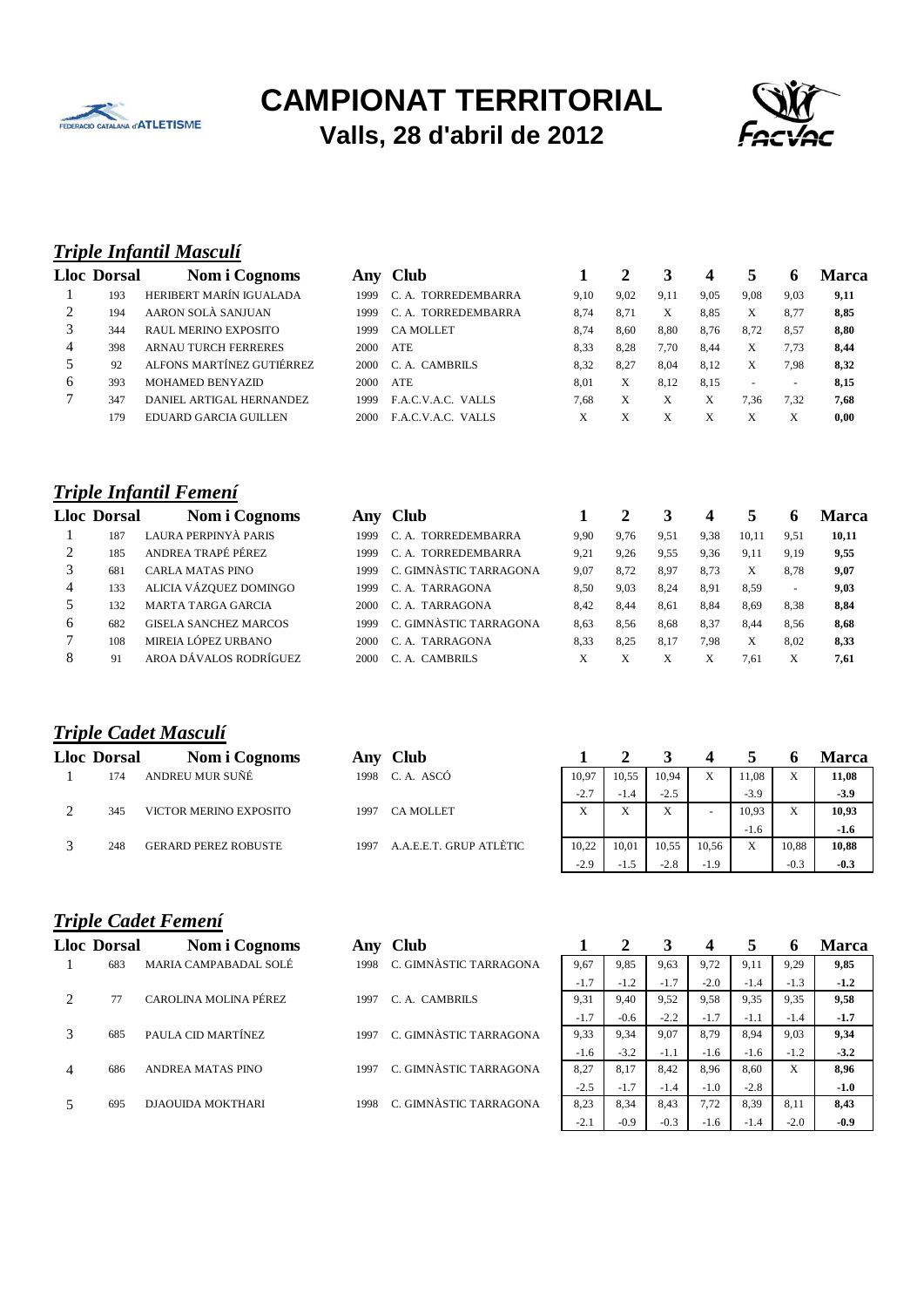



#### *Javelina Infantil Femení 400 gr.*

|                             | <b>Lloc Dorsal</b> | Nom i Cognoms                       |
|-----------------------------|--------------------|-------------------------------------|
| 1                           | 173                | ARIADNA JULIÁN MARTOS               |
| $\mathcal{D}_{\mathcal{L}}$ | 324                | <b>IVET JIMENEZ PEREZ DE TUDELA</b> |
| 3                           | 278                | ALICIA MORENO PINA                  |
| 4                           | 108                | MIREIA LÓPEZ URBANO                 |
| 5                           | 133                | ALICIA VÁZQUEZ DOMINGO              |
| 6                           | 91                 | AROA DÁVALOS RODRÍGUEZ              |
| 7                           | 370                | NURIA ROMAN BLAZQUEZ                |
| 8                           | 88                 | EULÀLIA CATALÀ CASTRO               |
| 9                           | 102                | <b>JOANA DOMINGO INGLES</b>         |
| 10                          | 265                | <b>NDEYE SOKAN DIOP</b>             |
| 11                          | 264                | JORDINA NAVAIS FLORES               |
| 12                          | 124                | JULIA CAIXAL I SALVADOR             |

#### *Javelina Infantil Masculí 500 gr.*

|                             | <b>Lloc Dorsal</b> | Nom i Cognoms                   |
|-----------------------------|--------------------|---------------------------------|
|                             | 194                | AARON SOLÀ SANJUAN              |
| $\mathcal{D}_{\mathcal{L}}$ | 164                | <b>ENRIC PARIS DOMINGO</b>      |
| 3                           | 93                 | <b>JAUME PUJALS TRILLA</b>      |
| 4                           | 172                | <b>DAVID BOVE SALAT</b>         |
| $\varsigma$                 | 92                 | ALFONS MARTÍNEZ GUTIÉRREZ       |
| б                           | 321                | <b>GABRIEL HERRERA MARTINEZ</b> |

#### *Javelina Cadet Masculí 600 gr.*

|                             | <b>Lloc Dorsal</b> | Nom i Cognoms                   |
|-----------------------------|--------------------|---------------------------------|
|                             | 170                | <b>GENIS FERNANDEZ RAVENTOS</b> |
| $\mathcal{D}_{\mathcal{L}}$ | 364                | ARNAU BOADA DE VIDIELLA         |
| 3                           | 340                | ORIOL GATELL ROMEO              |
| 4                           | 318                | DAVID JIMENEZ SANCHEZ           |
| 5                           | 201                | POL ESTADELLA ROS               |

#### *Javelina Cadet Femení* **500 gr.**

|                             | <b>Lloc Dorsal</b> | Nom i Cognoms            |
|-----------------------------|--------------------|--------------------------|
| 1                           | 77                 | CAROLINA MOLINA PÉREZ    |
| $\mathcal{D}_{\mathcal{L}}$ | 685                | PAULA CID MARTÍNEZ       |
| $\mathcal{R}$               | 686                | <b>ANDREA MATAS PINO</b> |
| 4                           | 695                | <b>DJAOUIDA MOKTHARI</b> |
| 5                           | 115                | <b>LAURA SOLE CATALA</b> |

|    | <b>Lloc Dorsal</b> | Nom i Cognoms                       | Any  | <b>Club</b>        |       | 2                        | 3                        | 4                        | 5     | o                        | <b>Marca</b> |
|----|--------------------|-------------------------------------|------|--------------------|-------|--------------------------|--------------------------|--------------------------|-------|--------------------------|--------------|
|    | 173                | ARIADNA JULIÁN MARTOS               | 1999 | C.A. ASCÓ          | 19,95 | X                        | 16,26                    | X                        | 17,26 | 18,02                    | 19,95        |
| 2  | 324                | <b>IVET JIMENEZ PEREZ DE TUDELA</b> | 1999 | F.A.C.V.A.C. VALLS | 15,77 | 14,35                    | 17,13                    | 16,33                    | 15,09 | 18,69                    | 18,69        |
| 3  | 278                | <b>ALICIA MORENO PINA</b>           | 2000 | ATE                | 10,82 | 8,42                     | 15,23                    | 14,34                    | 12,77 | X                        | 15,23        |
| 4  | 108                | MIREIA LÓPEZ URBANO                 | 2000 | C. A. TARRAGONA    | X     | X                        | 11.24                    | 12,31                    | 10,35 | 13,18                    | 13,18        |
| 5  | 133                | ALICIA VÁZQUEZ DOMINGO              | 1999 | C. A. TARRAGONA    | 11,58 | 11.09                    | 10,68                    | 10,70                    | 10.44 | 13,03                    | 13,03        |
| 6  | 91                 | AROA DÁVALOS RODRÍGUEZ              | 2000 | C. A. CAMBRILS     | 11,57 | X                        | 12.28                    | 11.04                    | 12,05 | 11,60                    | 12,28        |
| 7  | 370                | NURIA ROMAN BLAZQUEZ                | 2000 | C.N. REUS PLOMS    | X     | 11.70                    | 11.67                    | $\overline{\phantom{a}}$ |       | $\overline{\phantom{a}}$ | 11,70        |
| 8  | 88                 | EULÀLIA CATALÀ CASTRO               | 2000 | C. A. CAMBRILS     | 9.95  | X                        | 9.42                     | 9,27                     | 11.10 | 10.08                    | 11,10        |
| 9  | 102                | <b>JOANA DOMINGO INGLES</b>         | 1999 | C. A. TARRAGONA    | X     | 7.44                     | 8,90                     |                          |       |                          | 8,90         |
| 10 | 265                | <b>NDEYE SOKAN DIOP</b>             | 2000 | C.N. REUS PLOMS    | 6,72  | $\overline{\phantom{a}}$ | $\overline{\phantom{a}}$ |                          |       |                          | 6,72         |
| 11 | 264                | <b>JORDINA NAVAIS FLORES</b>        | 2000 | C.N. REUS PLOMS    | 6,00  | $\overline{\phantom{a}}$ | $\overline{\phantom{a}}$ |                          |       |                          | 6,00         |
| 12 | 124                | <b>JULIA CAIXAL I SALVADOR</b>      | 2000 | C. A. TARRAGONA    | X     | 5,47                     | X                        |                          |       |                          | 5,47         |

|   | <b>Lloc Dorsal</b> | Nom i Cognoms                   |      | Any Club            |       |       |       | 4      | 5      | <sub>0</sub>             | Marca |
|---|--------------------|---------------------------------|------|---------------------|-------|-------|-------|--------|--------|--------------------------|-------|
|   | 194                | AARON SOLÀ SANJUAN              | 1999 | C. A. TORREDEMBARRA | 19.38 | 21.26 | X     |        | 17.63  |                          | 21.26 |
|   | 164                | <b>ENRIC PARIS DOMINGO</b>      | 2000 | F.A.C.V.A.C. VALLS  | 17.69 | 18.83 | 15.09 | 21.15  | 19.26  | 19.15                    | 21.15 |
|   | 93                 | <b>JAUME PUJALS TRILLA</b>      | 2000 | C. A. CAMBRILS      |       | 18.77 |       |        |        | 16.80                    | 18.77 |
| 4 | 172                | DAVID BOVE SALAT                | 1999 | F.A.C.V.A.C. VALLS  | 13.04 | 15.37 | 15.28 | 13.48  | 10.60  | $\sim$                   | 15.37 |
|   | 92                 | ALFONS MARTÍNEZ GUTIÉRREZ       | 2000 | C. A. CAMBRILS      |       | 13.51 |       |        |        |                          | 13.51 |
|   | 321                | <b>GABRIEL HERRERA MARTINEZ</b> | 1999 | C. A. TARRAGONA     |       | 10.79 | X     | $\sim$ | $\sim$ | $\overline{\phantom{a}}$ | 10.79 |

## **Lloc Dorsal Nom i Cognoms Any Club 1 2 3 4 5 6 Marca** 170 GENIS FERNANDEZ RAVENTOS 1998 F.A.C.V.A.C. VALLS 30,51 27,94 26,38 26,65 22,30 29,24 **30,51** 364 ARNAU BOADA DE VIDIELLA 1997 F.A.C.V.A.C. VALLS 28,50 23,66 22,52 20,63 17,59 20,04 **28,50** 340 ORIOL GATELL ROMEO 1997 F.A.C.V.A.C. VALLS 21,70 19,37 18,43 20,00 18,64 17,72 **21,70** 318 DAVID JIMENEZ SANCHEZ 1998 F.A.C.V.A.C. VALLS 18,90 16,60 17,97 16,70 x 17,38 **18,90** 201 POL ESTADELLA ROS 1998 C. A. CAMBRILS 12,53 13,22 14,43 15,71 - - **15,71**

| <i>500</i> | o |
|------------|---|

| <b>Lloc Dorsal</b> | Nom i Cognoms            |      | Any Club                          |              |       | 3            | $\overline{4}$ | 5 <sub>5</sub>       | $\overline{\mathbf{a}}$  | Marca |
|--------------------|--------------------------|------|-----------------------------------|--------------|-------|--------------|----------------|----------------------|--------------------------|-------|
| 77                 | CAROLINA MOLINA PÉREZ    | 1997 | C. A. CAMBRILS                    | 18.30        | X     | $\mathbf{X}$ | X              | 15.71                | 18.35                    | 18.35 |
| 685                | PAULA CID MARTÍNEZ       |      | 1997 C. GIMNÀSTIC TARRAGONA 12,65 |              | 17.60 | 13.82        | 14.09          | 15.57                |                          | 17.60 |
| 686                | ANDREA MATAS PINO        |      | 1997 C. GIMNÀSTIC TARRAGONA 14.85 |              | 17.09 | 13.38        | 8.29           | 8.23                 | 12.94                    | 17.09 |
| 695                | DJAOUIDA MOKTHARI        |      | 1998 C. GIMNÀSTIC TARRAGONA       | $\mathbf{X}$ | 10.72 | X            | 12.18          | 10.28                |                          | 12.18 |
|                    | <b>LAURA SOLE CATALA</b> | 1998 | C. A. TARRAGONA                   | X            |       | 5.62         | $\sim$         | <b>Service State</b> | $\overline{\phantom{a}}$ | 5.62  |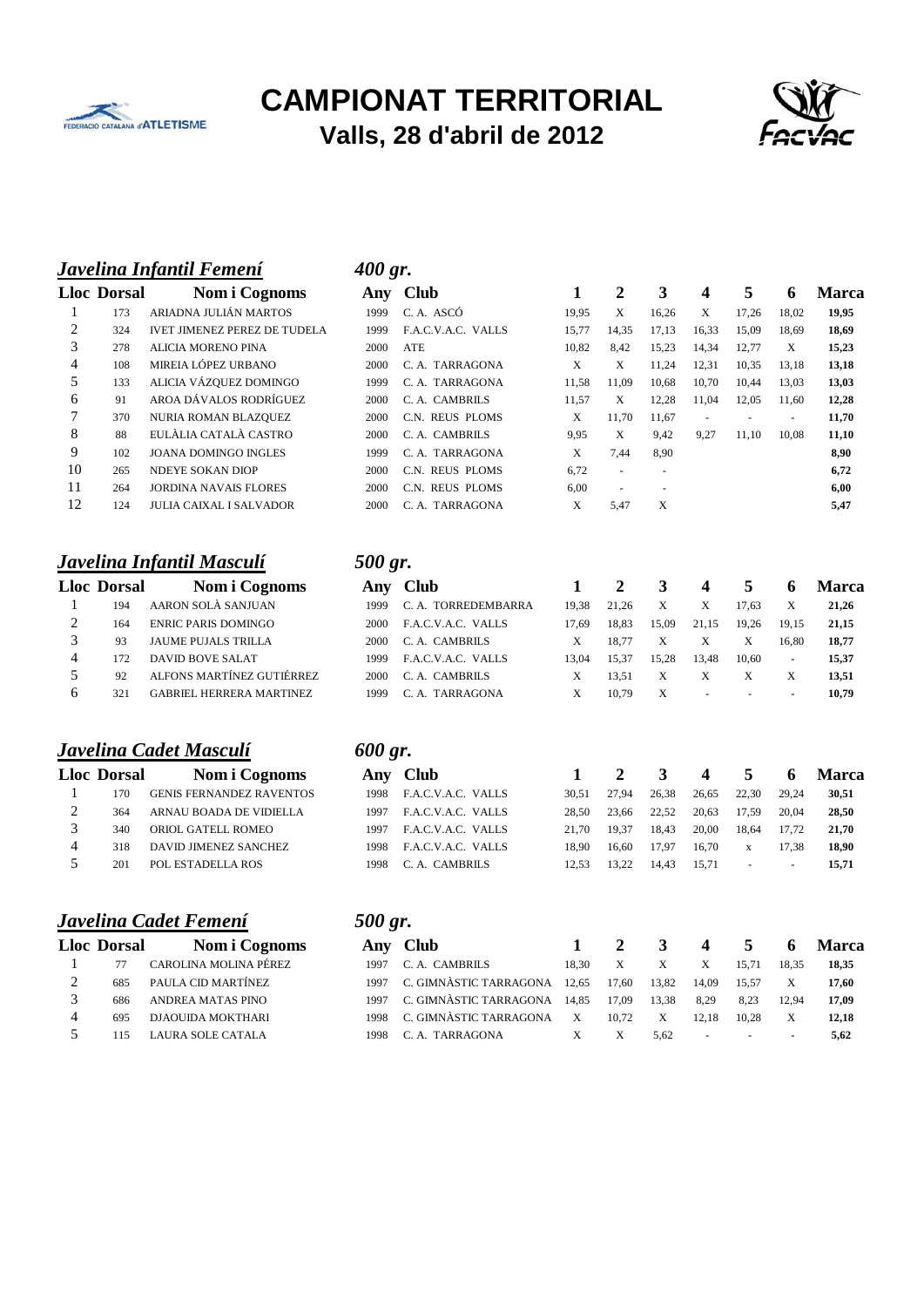



#### *Pilota Benjamí Masculí 250 gr.*

|    | <b>Lloc Dorsal</b> | Nom i Cognoms                     | Anv  | <b>Club</b>            | 1     | 2     | 3     | <b>Marca</b> |
|----|--------------------|-----------------------------------|------|------------------------|-------|-------|-------|--------------|
|    | 399                | <b>JULIO MORENO PINA</b>          | 2003 | <b>ATE</b>             | 23,22 | X     | 24,00 | 24,00        |
| 2  | 122                | <b>HUGO BERENGUEL TORRES</b>      | 2003 | C. A. TARRAGONA        | 22,15 | 20,34 | 21,92 | 22,15        |
| 3  | 72                 | JAN CHILÓ MUÑOZ                   | 2003 | C. A. CAMBRILS         | X     | 17,26 | 21,03 | 21,03        |
| 4  | 238                | PAU ROSELLO CARRERAS              | 2004 | F.A.C.V.A.C. VALLS     | 17,47 | 9,61  | 20,41 | 20,41        |
| 5  | 235                | ALEX TRUJILLO REQUENA             | 2003 | F.A.C.V.A.C. VALLS     | 18,31 | 20,04 | X     | 20,04        |
| 6  | 73                 | ADRIÀ CASANOVA BUJALANCE          | 2003 | C. A. CAMBRILS         | 15,66 | 18,75 | 19,37 | 19,37        |
| 7  | 113                | <b>NIL PINYOL MATEU</b>           | 2003 | C. A. TARRAGONA        | 19,10 | 17,56 | 17,74 | 19,10        |
| 8  | 371                | ADRIA GARCIA AROHA ROMERO         | 2003 | C.N. REUS PLOMS        | X     | 13,22 | 18,82 | 18,82        |
| 9  | 662                | LUCA VÁZQUEZ SHOW                 | 2004 | C. GIMNÀSTIC TARRAGONA | 15,44 | X     | 15,70 | 15,70        |
| 10 | 237                | <b>GABRIEL FERNANDEZ RAVENTOS</b> | 2005 | F.A.C.V.A.C. VALLS     | 10,86 | 10,88 | 13,68 | 13,68        |
| 11 | 103                | LUCAS TAPIA SANCHEZ               | 2003 | C. A. TARRAGONA        | 13,68 | 11,54 | 8,12  | 13,68        |
| 12 | 661                | HUGO SÁNCHEZ ERASO                | 2004 | C. GIMNÀSTIC TARRAGONA | 12,86 | X     | 13,37 | 13,37        |
| 13 | 233                | <b>OUIM ALDOSA ARJÓ</b>           | 2003 | F.A.C.V.A.C. VALLS     | 12,96 | 10,24 | 10,53 | 12,96        |
| 14 | 236                | <b>MARC ROCA CUESTAS</b>          | 2005 | F.A.C.V.A.C. VALLS     | 8,80  | 6,04  | 10,47 | 10,47        |
| 15 | 509                | <b>GERARD GESOLÍ TOST</b>         | 2004 | C. GIMNÀSTIC TARRAGONA | 7,39  | 2,84  | X     | 7,39         |
| 16 | 234                | <b>JOAN BENEYTO AMETLLE</b>       | 2005 | F.A.C.V.A.C. VALLS     | X     | 5,81  | 5,93  | 5,93         |
| 17 | 346                | NICCOLO LORENZETI DALMAU          | 2004 | F.A.C.V.A.C. VALLS     | X     | 5,82  | 4,28  | 5,82         |
|    |                    |                                   |      |                        |       |       |       |              |

# *Pilota Benjamí Femení 250 gr.*

| <b>Lloc Dorsal</b> | <b>Nom i Cognoms</b>      |
|--------------------|---------------------------|
| 545                | LEIRE FERNÁNDEZ CAMPUSANO |
| 66                 | LAURINE SILENOU DADJE     |
| 397                | MIREIA FOLOUÉ FIGUERES    |
| 112                | <b>EMMA CLIMENT CERDÀ</b> |
| 106                | PAULA MASDEU BRAVO        |
| 239                | ODA RULL RAFI             |
|                    |                           |

## *Pilota Aleví Masculí 400 gr.*

|    | <b>Lloc Dorsal</b> | Nom i Cognoms                 |
|----|--------------------|-------------------------------|
| 1  | 200                | <b>BOI ESTADELLA ROS</b>      |
| 2  | 116                | JUAN GONZÁLEZ GARCÍA          |
| 3  | 232                | <b>JORDI ROSELLO CARRERAS</b> |
| 4  | 353                | <b>ARNAU OTEROS MARTINEZ</b>  |
| 5  | 270                | ALEX CRUSET BOSCH             |
| 6  | 169                | ROGER RULL RAFI               |
| 7  | 396                | TONI GIMÉNEZ RIBOT            |
| 8  | 392                | <b>ABDERRAZAK BENYAZID</b>    |
| 9  | 379                | EDGAR NOLLA MATEU             |
| 10 | 62.                | RAFEL PENTINAT MACÍAS         |
| 11 | 253                | PAU REQUENA SETÓ              |
| 12 | 231                | <b>XAVIER MARCO MAGAN</b>     |
| 13 | 271                | <b>DAVID FORT DIAZ</b>        |
| 14 | 126                | EDGAR JOSÉ DÍAZ               |
| 15 | 191                | GERARD RIBÉ MANAUT            |
| 16 | 2.72.              | PAU MANRESA ABAD              |
|    | 183                | LEWIS GUTIÉRREZ ALVARADO      |

|                | $\sim$ 0.100.1 | $1.01111 \times 0.011101110$      | $\overline{1}$ | $\sim$                 |       |       |       | .     |
|----------------|----------------|-----------------------------------|----------------|------------------------|-------|-------|-------|-------|
| 1              | 399            | <b>JULIO MORENO PINA</b>          | 2003           | ATE                    | 23,22 | X     | 24,00 | 24,00 |
| 2              | 122            | <b>HUGO BERENGUEL TORRES</b>      | 2003           | C. A. TARRAGONA        | 22,15 | 20,34 | 21,92 | 22,15 |
| 3              | 72             | JAN CHILÓ MUÑOZ                   | 2003           | C. A. CAMBRILS         | X     | 17,26 | 21,03 | 21,03 |
| $\overline{4}$ | 238            | PAU ROSELLO CARRERAS              | 2004           | F.A.C.V.A.C. VALLS     | 17,47 | 9,61  | 20,41 | 20,41 |
| 5              | 235            | ALEX TRUJILLO REQUENA             | 2003           | F.A.C.V.A.C. VALLS     | 18,31 | 20,04 | X     | 20,04 |
| 6              | 73             | ADRIÀ CASANOVA BUJALANCE          | 2003           | C. A. CAMBRILS         | 15,66 | 18,75 | 19,37 | 19,37 |
| 7              | 113            | <b>NIL PINYOL MATEU</b>           | 2003           | C. A. TARRAGONA        | 19,10 | 17,56 | 17,74 | 19,10 |
| 8              | 371            | ADRIA GARCIA AROHA ROMERO         | 2003           | C.N. REUS PLOMS        | X     | 13,22 | 18,82 | 18,82 |
| 9              | 662            | LUCA VÁZQUEZ SHOW                 | 2004           | C. GIMNÀSTIC TARRAGONA | 15,44 | X     | 15,70 | 15,70 |
| 10             | 237            | <b>GABRIEL FERNANDEZ RAVENTOS</b> | 2005           | F.A.C.V.A.C. VALLS     | 10,86 | 10,88 | 13,68 | 13,68 |
| 11             | 103            | LUCAS TAPIA SANCHEZ               | 2003           | C. A. TARRAGONA        | 13,68 | 11,54 | 8,12  | 13,68 |
| 12             | 661            | <b>HUGO SÁNCHEZ ERASO</b>         | 2004           | C. GIMNÀSTIC TARRAGONA | 12,86 | X     | 13,37 | 13,37 |
| 13             | 233            | OUIM ALDOSA ARJÓ                  | 2003           | F.A.C.V.A.C. VALLS     | 12,96 | 10,24 | 10,53 | 12,96 |
| 14             | 236            | <b>MARC ROCA CUESTAS</b>          | 2005           | F.A.C.V.A.C. VALLS     | 8,80  | 6,04  | 10,47 | 10,47 |
| 15             | 509            | <b>GERARD GESOLÍ TOST</b>         | 2004           | C. GIMNÀSTIC TARRAGONA | 7,39  | 2,84  | X     | 7,39  |
| 16             | 234            | <b>JOAN BENEYTO AMETLLE</b>       | 2005           | F.A.C.V.A.C. VALLS     | X     | 5,81  | 5,93  | 5,93  |
| 17             | 346            | NICCOLO LORENZETI DALMAU          | 2004           | F.A.C.V.A.C. VALLS     | X     | 5,82  | 4,28  | 5,82  |

|   | <b>Lloc Dorsal</b> | Nom i Cognoms                | Anv  | <b>Club</b>            |       |       |       | Marca |
|---|--------------------|------------------------------|------|------------------------|-------|-------|-------|-------|
|   | 545                | LEIRE FERNÁNDEZ CAMPUSANO    | 2003 | C. GIMNÀSTIC TARRAGONA | 21.76 | 21.17 | 21.77 | 21,77 |
| ◠ | 66                 | <b>LAURINE SILENOU DADJE</b> | 2004 | C. A. CAMBRILS         | 16.68 | 15,10 | 13.65 | 16,68 |
|   | 397                | MIREIA FOLQUÉ FIGUERES       | 2004 | ATE                    | 10.36 | 9.22  | 10.14 | 10,36 |
| 4 | 112                | EMMA CLIMENT CERDÀ           | 2004 | C. A. TARRAGONA        | 9.91  | Χ     | 10.15 | 10,15 |
|   | 106                | PAULA MASDEU BRAVO           | 2003 | C. A. TARRAGONA        | 8.24  | 7.10  | 4.65  | 8,24  |
|   | 239                | <b>ODA RULL RAFI</b>         | 2006 | F.A.C.V.A.C. VALLS     | 1.43  | X     | X     | 1.43  |

|    | <b>Lloc Dorsal</b> | Nom i Cognoms                 | Any  | <b>Club</b>             |       | 2                        | 3     | <b>Marca</b> |
|----|--------------------|-------------------------------|------|-------------------------|-------|--------------------------|-------|--------------|
|    | 200                | <b>BOI ESTADELLA ROS</b>      | 2002 | C. A. CAMBRILS          | 22,38 | 26,10                    | 28,19 | 28,19        |
| 2  | 116                | <b>JUAN GONZÁLEZ GARCÍA</b>   | 2002 | C. A. TARRAGONA         | 27,43 | 25,64                    | 25,23 | 27,43        |
| 3  | 232                | <b>JORDI ROSELLO CARRERAS</b> | 2002 | F.A.C.V.A.C. VALLS      | 26,40 | 25,77                    | 25,80 | 26,40        |
| 4  | 353                | ARNAU OTEROS MARTINEZ         | 2001 | A.A.E.E.T. GRUP ATLÈTIC | 24,20 | $\overline{\phantom{a}}$ | 25,09 | 25,09        |
| 5  | 270                | <b>ALEX CRUSET BOSCH</b>      | 2001 | C.N. REUS PLOMS         | 22,24 | $\overline{\phantom{a}}$ | 23,89 | 23,89        |
| 6  | 169                | <b>ROGER RULL RAFI</b>        | 2001 | F.A.C.V.A.C. VALLS      | 23,38 | 15,84                    | 21,38 | 23,38        |
| 7  | 396                | TONI GIMÉNEZ RIBOT            | 2001 | <b>ATE</b>              | 22,10 | $\overline{\phantom{a}}$ | 19,68 | 22,10        |
| 8  | 392                | <b>ABDERRAZAK BENYAZID</b>    | 2001 | <b>ATE</b>              | 20,23 | X                        | 20,73 | 20,73        |
| 9  | 379                | <b>EDGAR NOLLA MATEU</b>      | 2002 | UA MONTSIÀ              | 19,90 | X                        | 20,28 | 20,28        |
| 10 | 62                 | RAFEL PENTINAT MACÍAS         | 2002 | C. A. CAMBRILS          | 14,57 | 13,70                    | 18,62 | 18,62        |
| 11 | 253                | PAU REQUENA SETÓ              | 2002 | A.A.E.E.T. GRUP ATLÈTIC | 16,91 | 17,46                    | 18,04 | 18,04        |
| 12 | 231                | XAVIER MARCO MAGAN            | 2001 | F.A.C.V.A.C. VALLS      | 17,36 | 14,60                    | X     | 17,36        |
| 13 | 271                | <b>DAVID FORT DIAZ</b>        | 2001 | C.N. REUS PLOMS         | 13,22 | 13,87                    | 12,70 | 13,87        |
| 14 | 126                | EDGAR JOSÉ DÍAZ               | 2002 | C. A. TARRAGONA         | 12,94 | 11,49                    | 13,40 | 13,40        |
| 15 | 191                | <b>GERARD RIBÉ MANAUT</b>     | 2002 | C. A. TORREDEMBARRA     | 12,26 | 11,15                    | 11,85 | 12,26        |
| 16 | 272                | PAU MANRESA ABAD              | 2001 | C.N. REUS PLOMS         | 10,21 | 12,20                    | X     | 12,20        |
|    | 183                | LEWIS GUTIÉRREZ ALVARADO      | 2001 | C. A. TORREDEMBARRA     | X     | ٠                        | X     | nuls         |